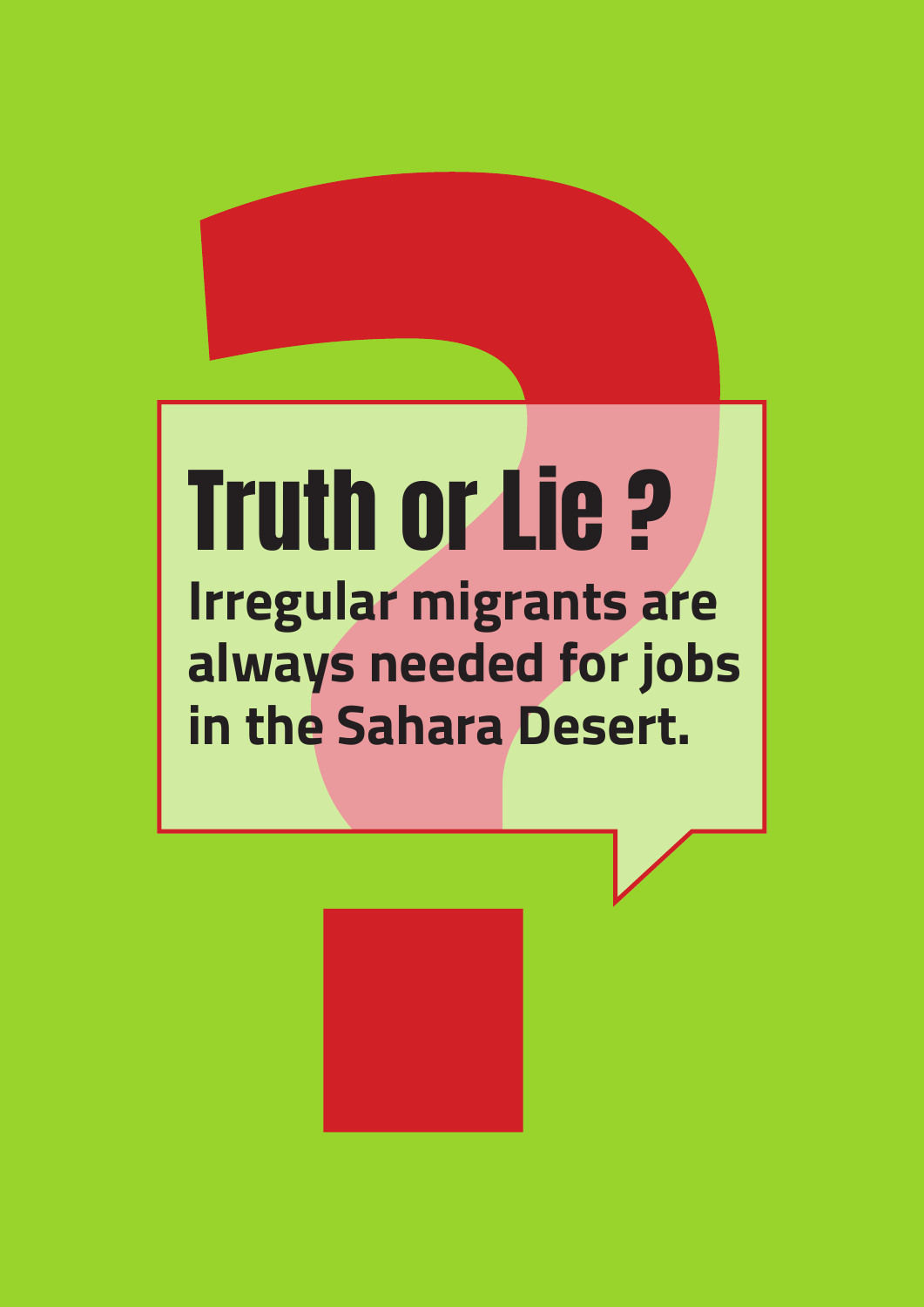## **Lie**

#### **The truth**

It is very difficult to get a good job as an irregular migrant in the Sahara Desert countries. Often irregular migrants are forced into prostitution or unpaid labor and do not earn any money.

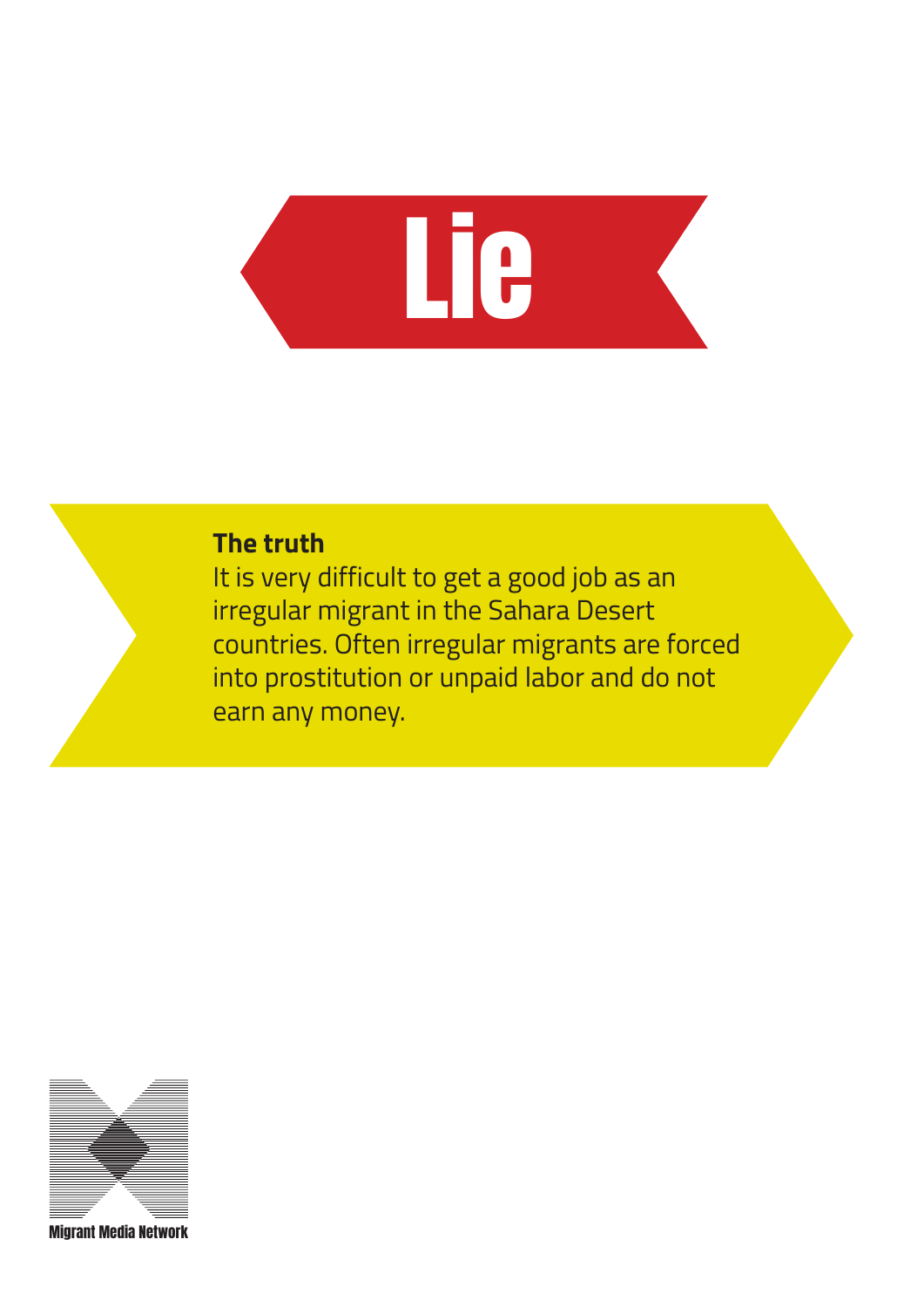### Truth or Lie ? **If you are gay or lesbian, you can enter Germany without proper paperwork.**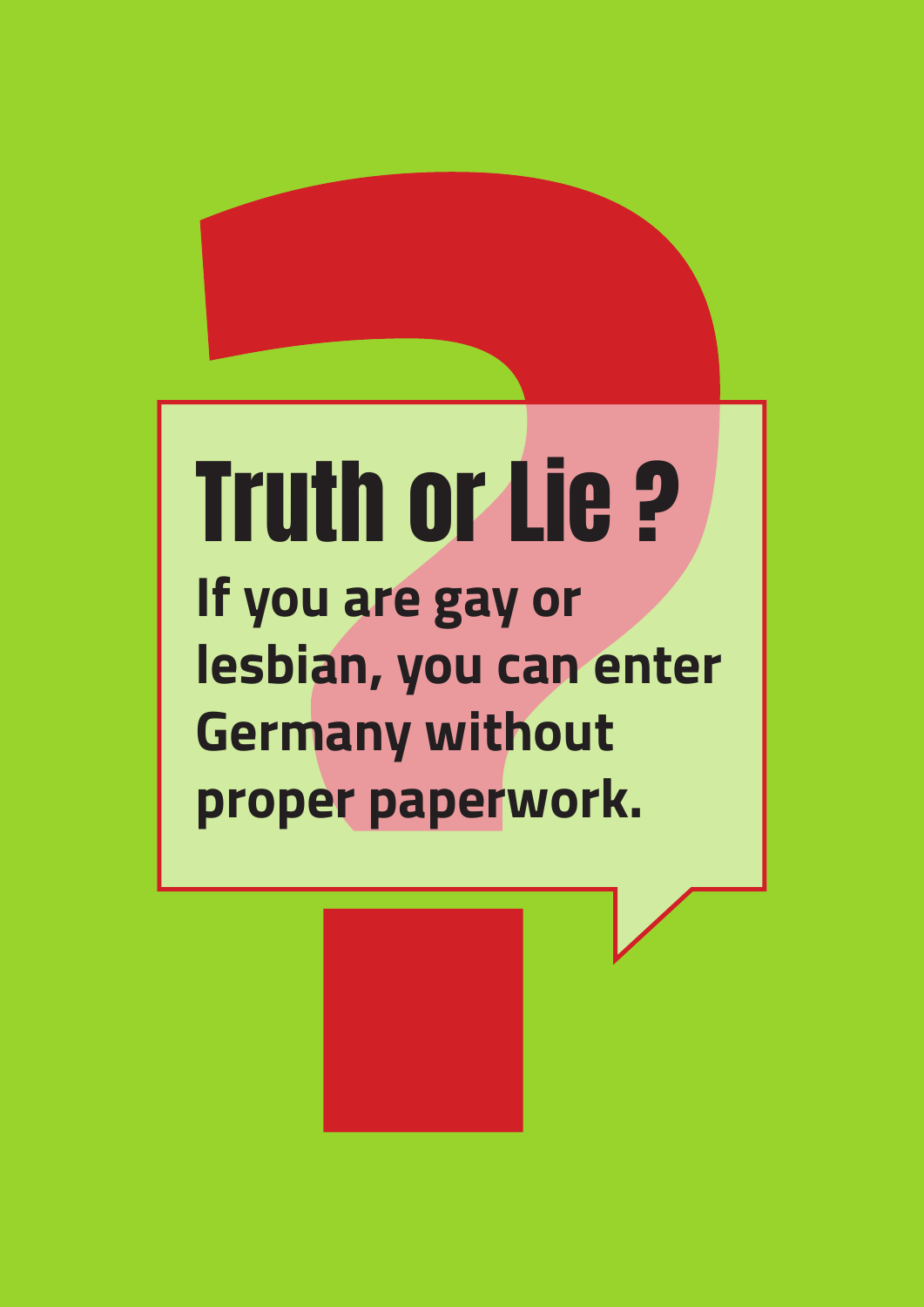

#### **The truth**

Regardless of your sexual orientation, you are only allowed entry if your travel documents are valid and complete. Being gay or lesbian does NOT grant you a free pass through the border.

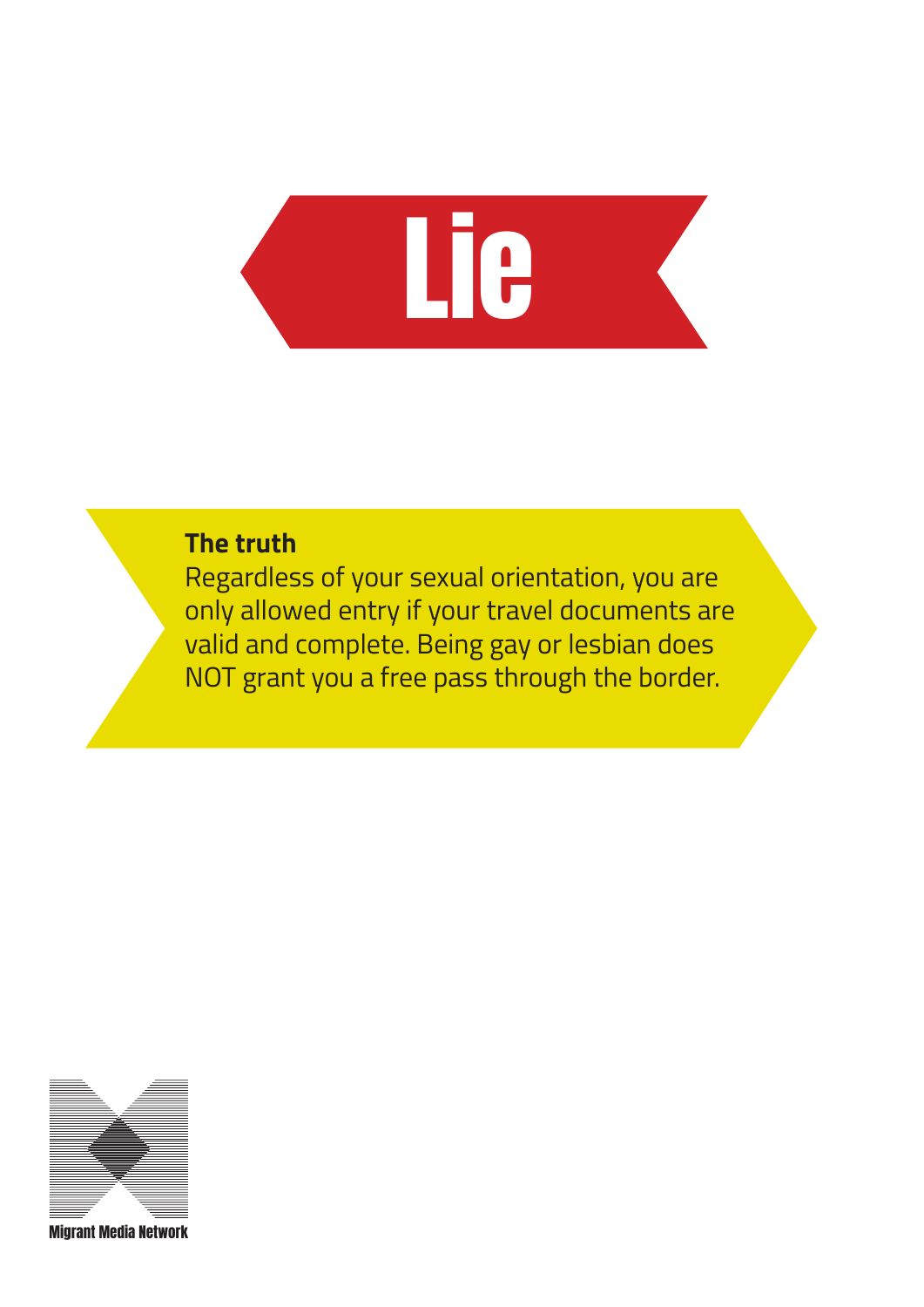### Truth or Lie ? **Everything abroad is free, including healthcare, schooling, public transport, food, and so on.**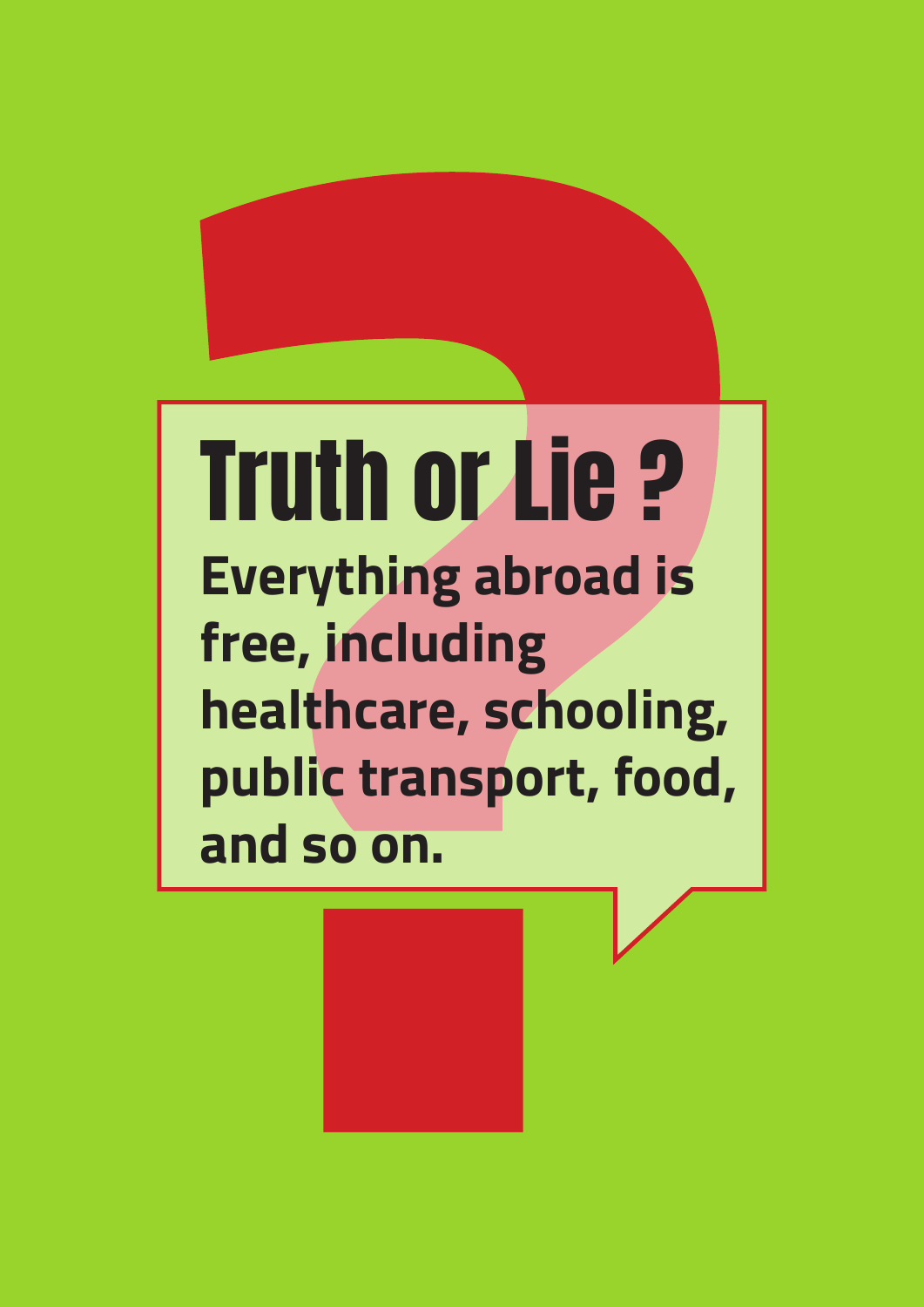# **Lie**

#### **The truth**

Many European countries offer free schooling, but this is financed through taxes that everyone has to pay.

Healthcare is run through the government, but it is funded by the people and employers. Food and public transportation is **not free:** it has to be paid for by the people buying it.

There are social programs to support the most needy in society, but these programs only apply to those who have already paid into the system through years of work.

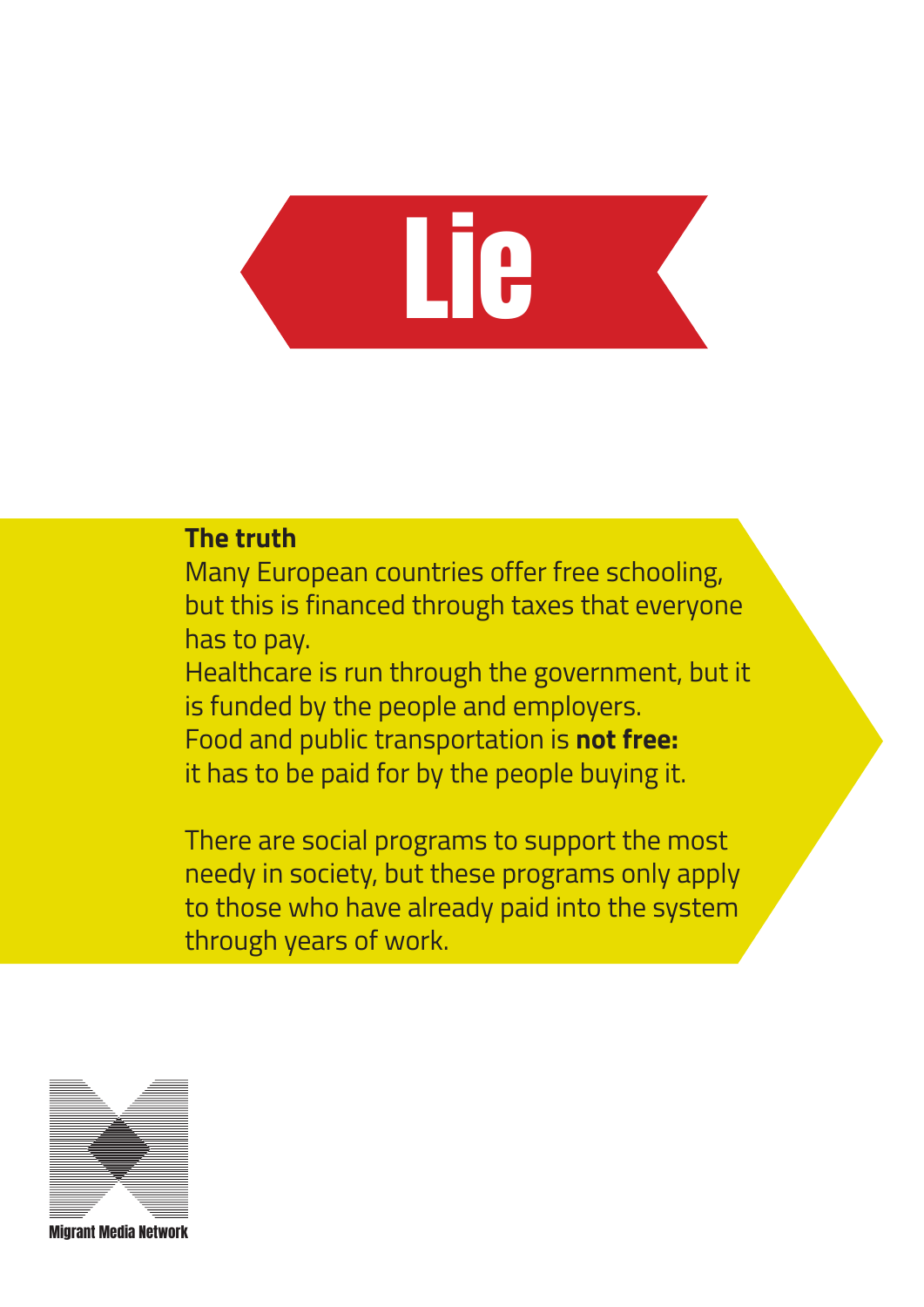### Truth or Lie ? **Studying in Germany is free.**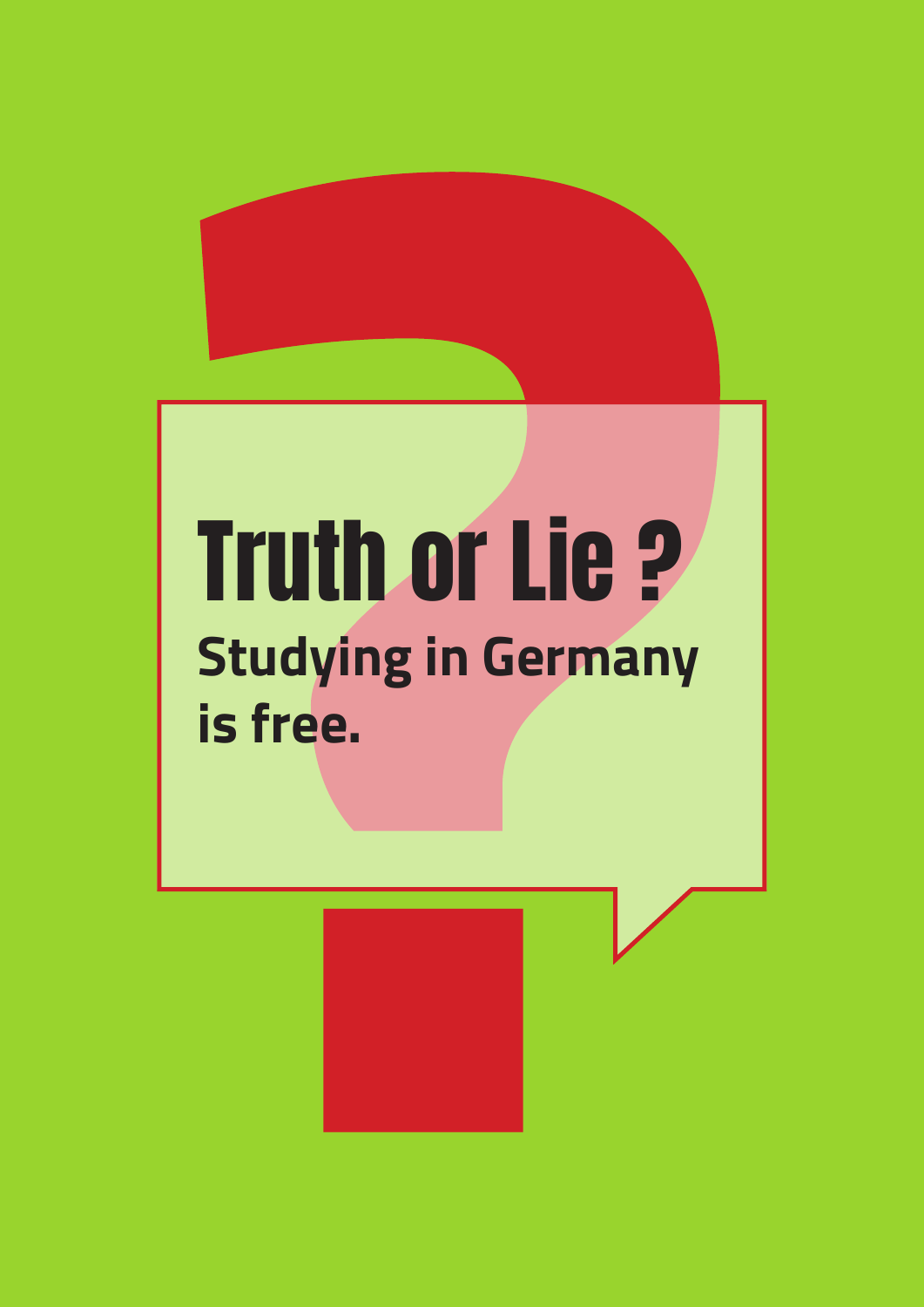

Studying at public universities in Germany is usually free, although certain areas of study do cost money. However, almost all classes are conducted in German.

It is very difficult to be accepted for your studies at a public university. You have to meet many requirements and have excellent grades.

There are other private institutions that offer classes in English, but these are very expensive.

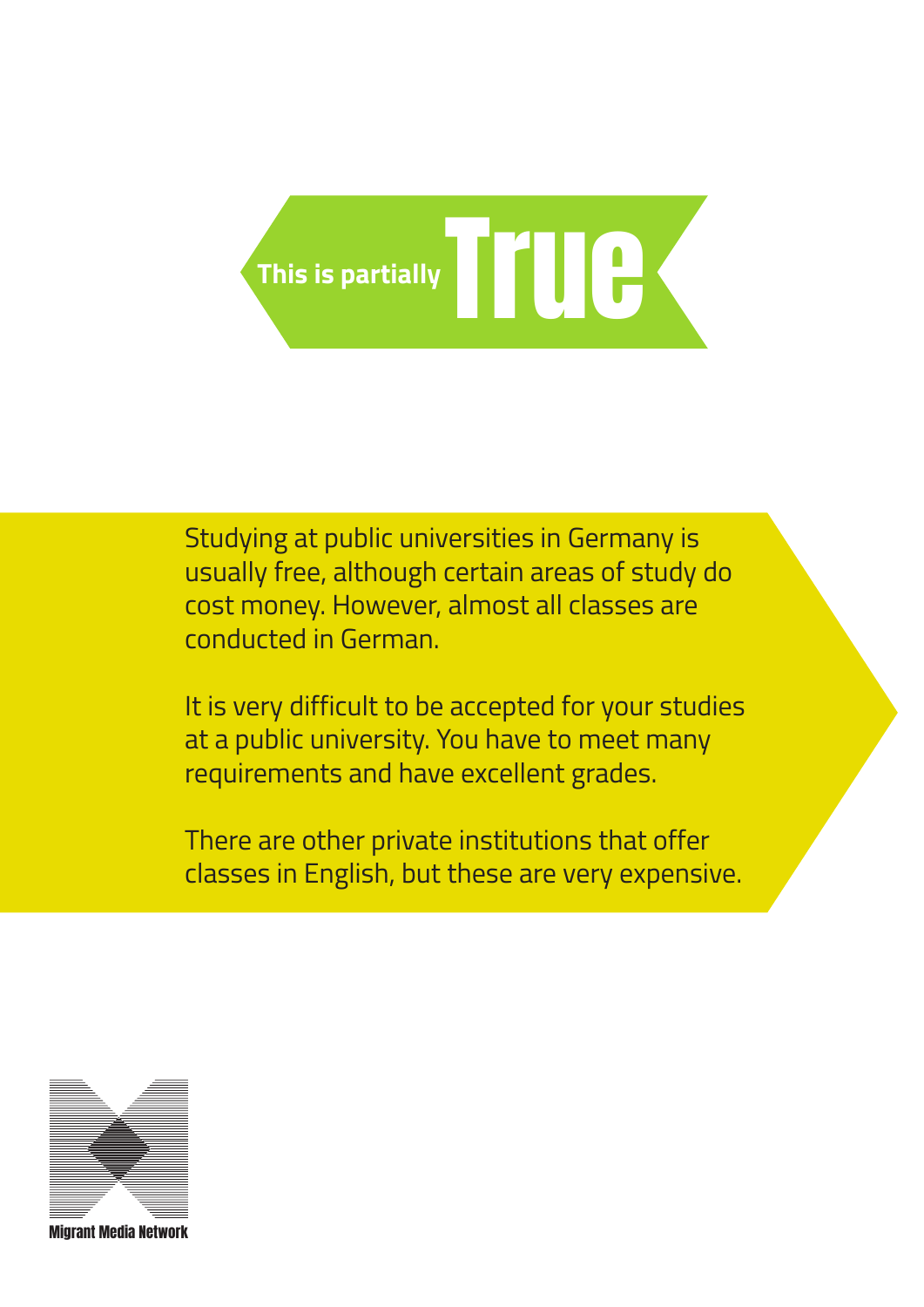### Truth or Lie ? **Going to Europe is the only way to improve your life and earn a good living.**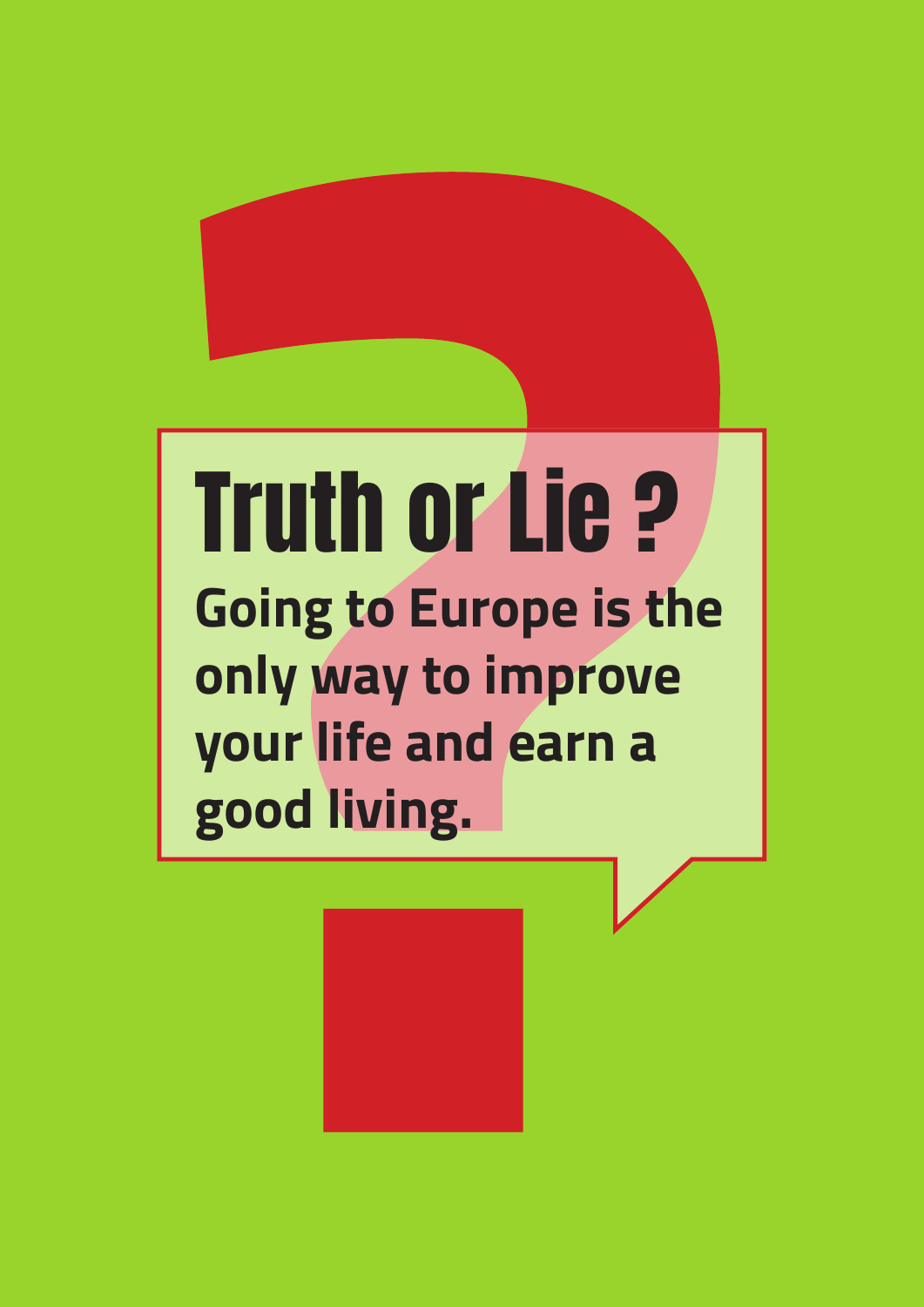

#### **The truth**

There are many positive alternatives to migration and ways to earn a good living at home.

The Smart Migration Guide lists positive alternatives, such as gaining additional education at university or through a vocational program, reaching out to organizations that can help you find a job, or pursuing entrepreneurship as a livelihood option.

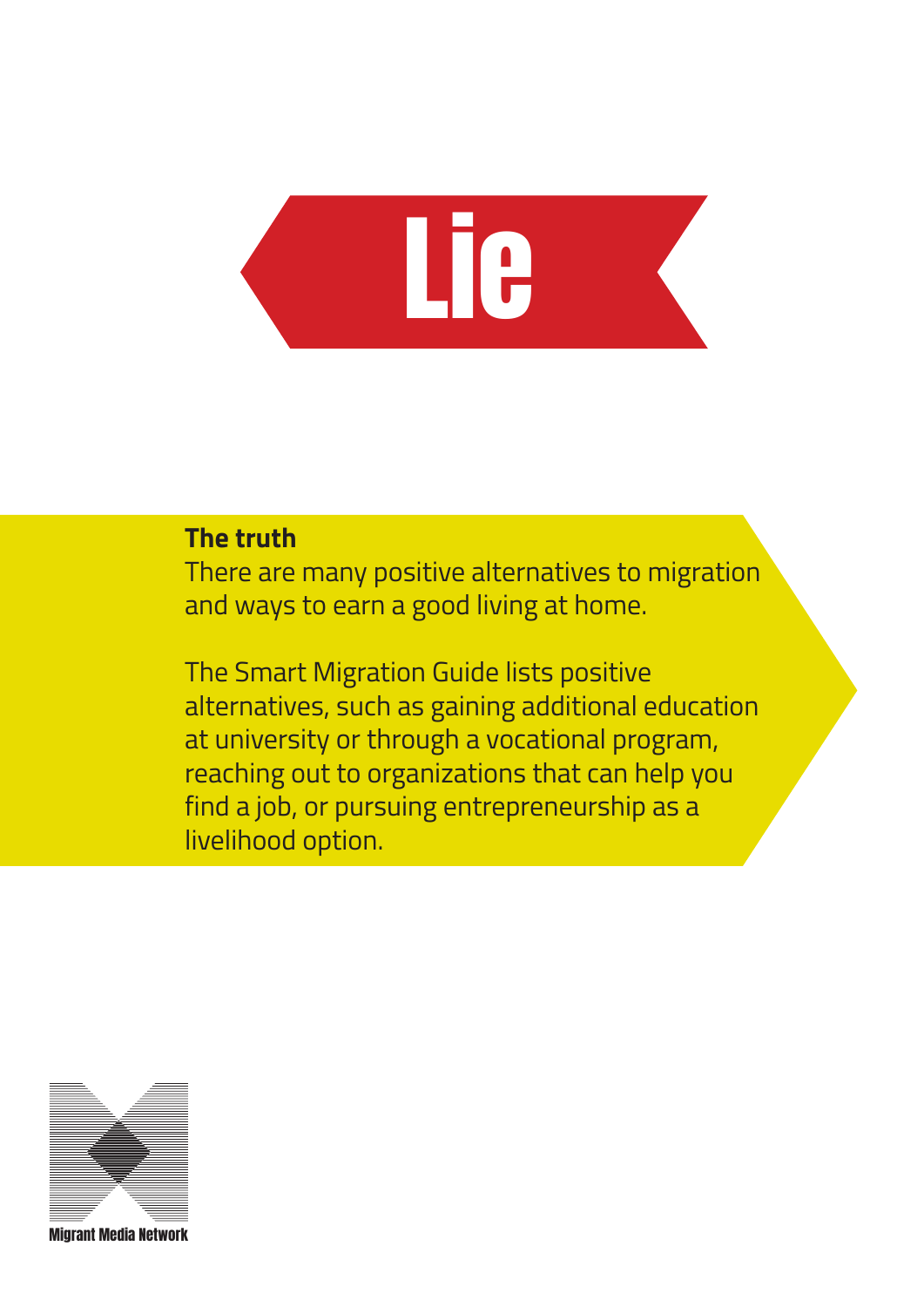### Truth or Lie ? **The journey through Libya is easy and will only take one week.**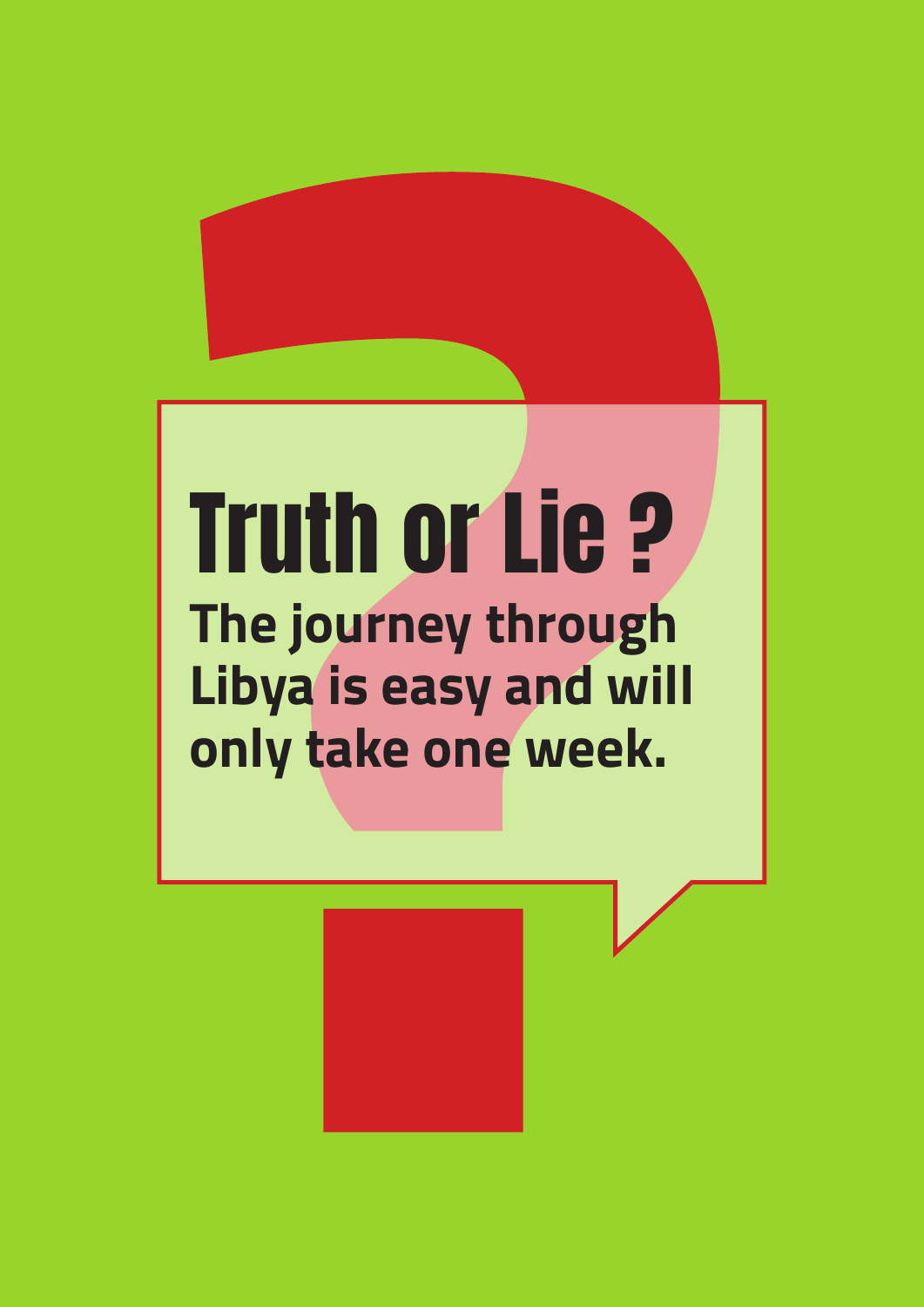# **Lie**

#### **The truth**

The journey through Libya is dangerous and can take years. Many people die on the route. As estimated 30,000 people have died or gone missing in the desert since 2014. The United Nations says that for every one person who drowns in the Mediterranean Sea, two people die in the desert.

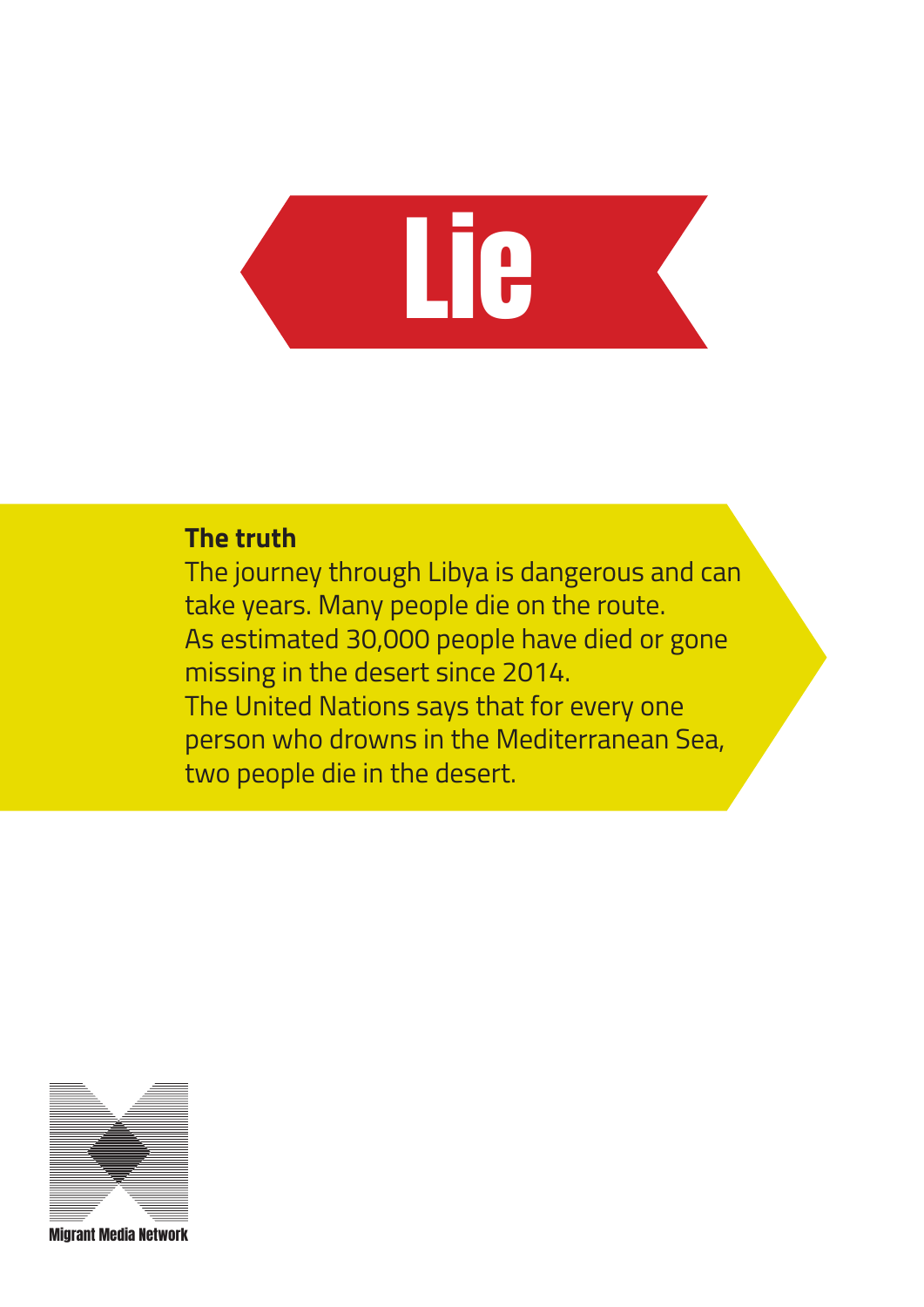### Truth or Lie ? **Germans marry quickly, often only a few months after meeting someone.**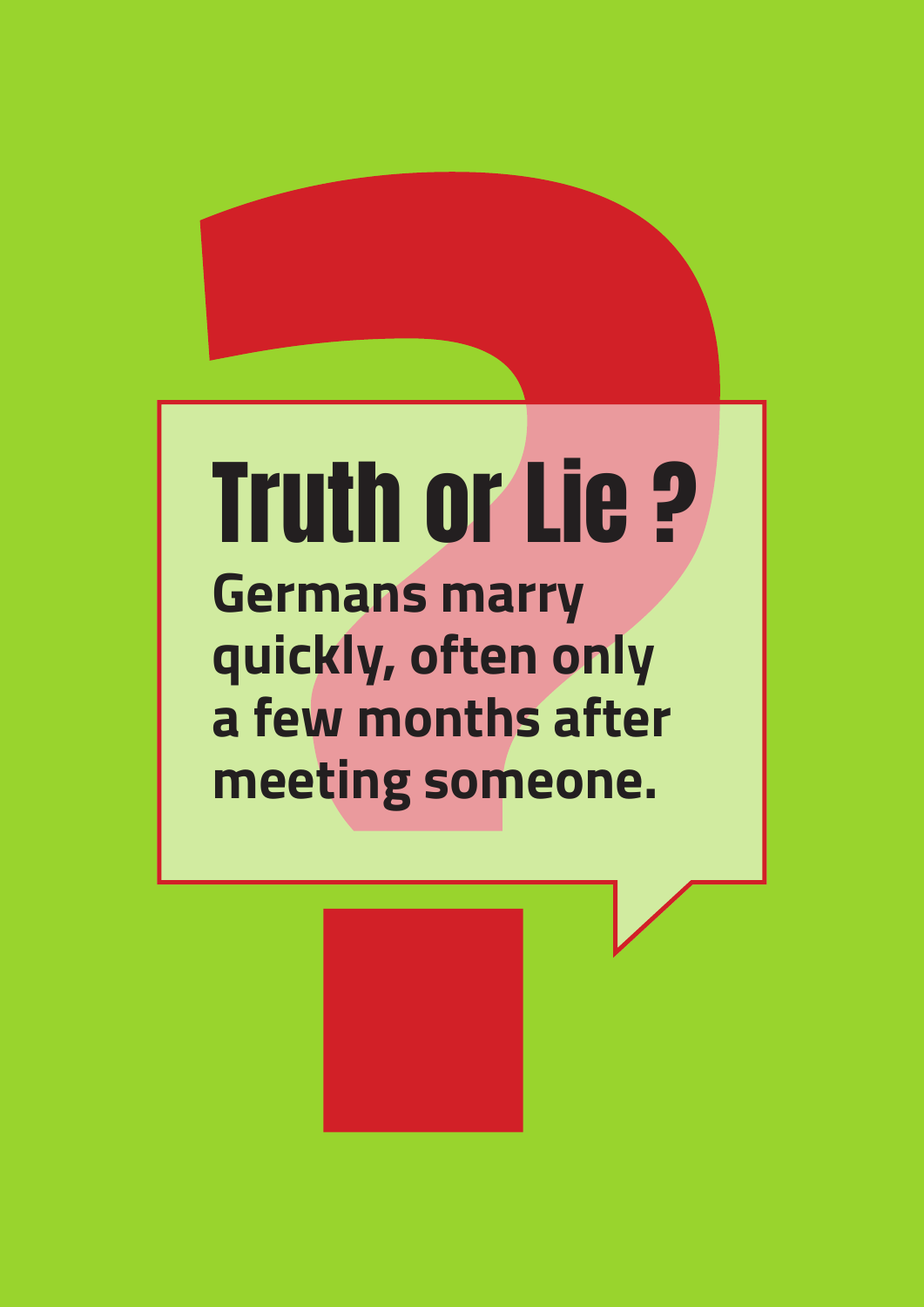# Lie

#### **The truth**

Germans are very slow to marry. It is also very common to live together, but not get married.

How long do you think people in Germany are usually a couple, before they get married? The average couple is together for 5 years before they get married!

Citizens of non-European countries cannot get married in Germany on a visitor's visa.

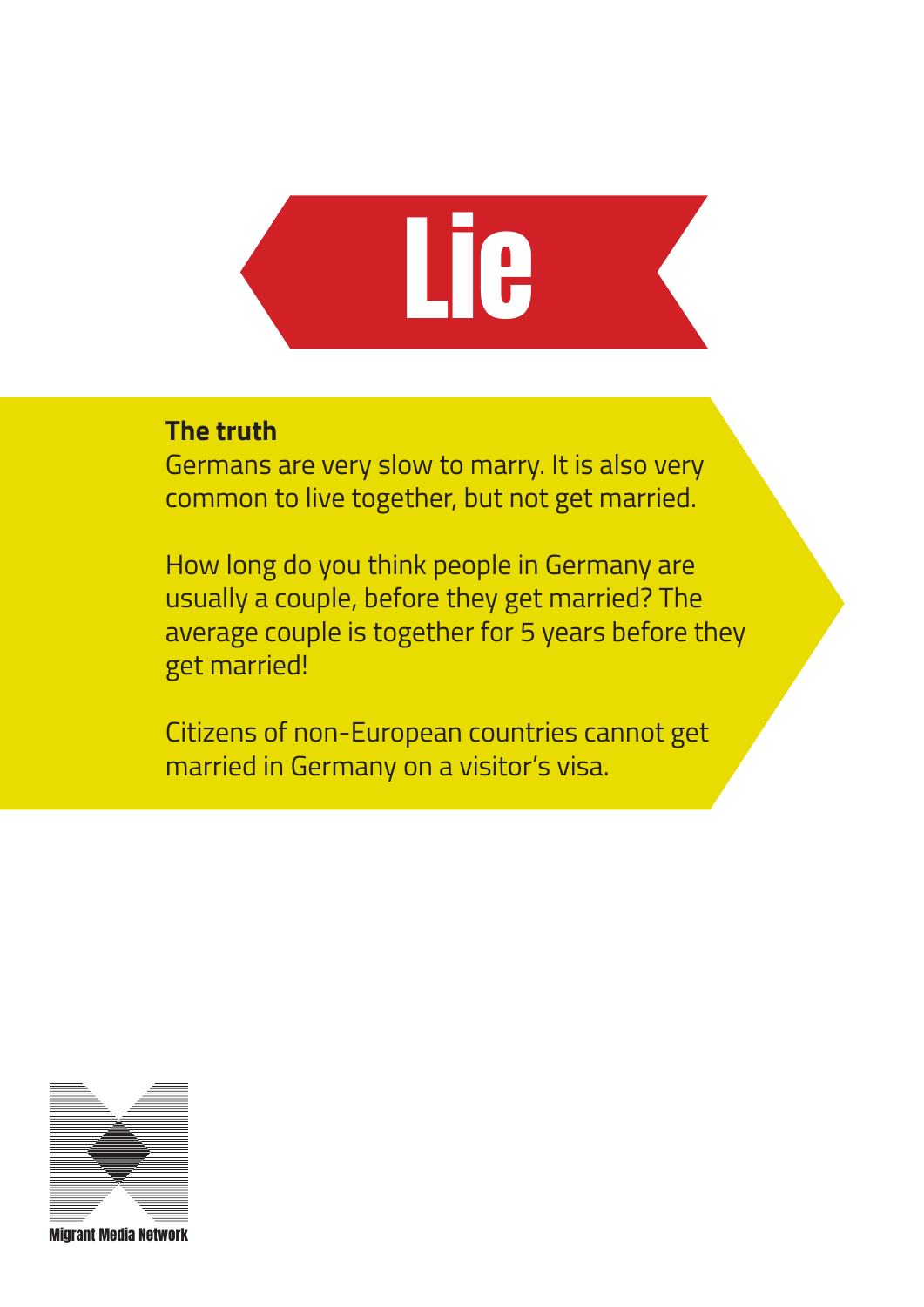### Truth or Lie ? **If given asylum, you will instantly receive 10,000 euros.**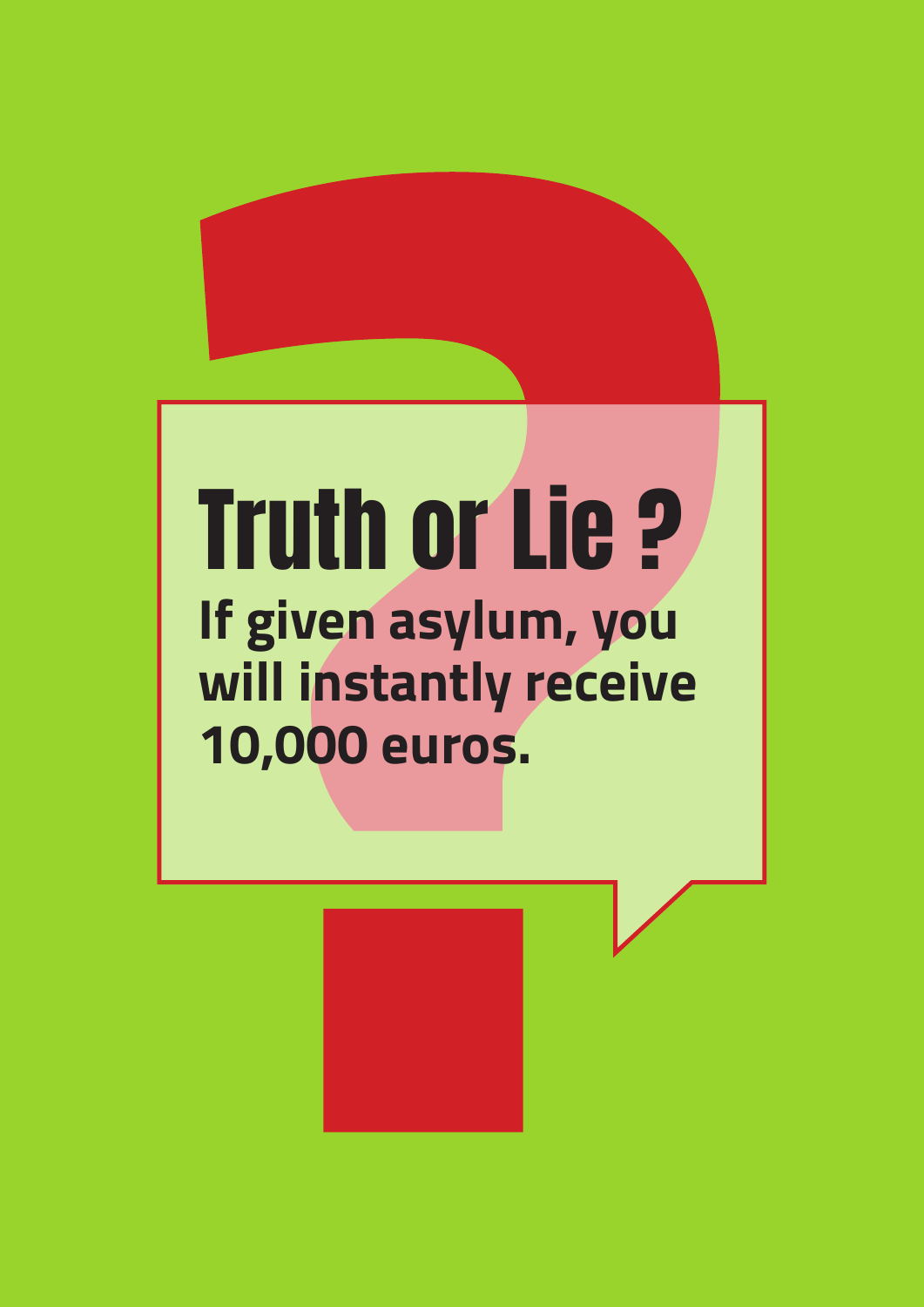# **Lie**

#### **The truth**

Even if you do get asylum, you will not receive a large welcome payment. And while you are waiting for asylum, you are not allowed to work.

Smugglers often promise you will get this payment from Germany and that you can pay off your loans with this money. But do not believe smugglers: **this is not true**. There is **no** large welcome payment.

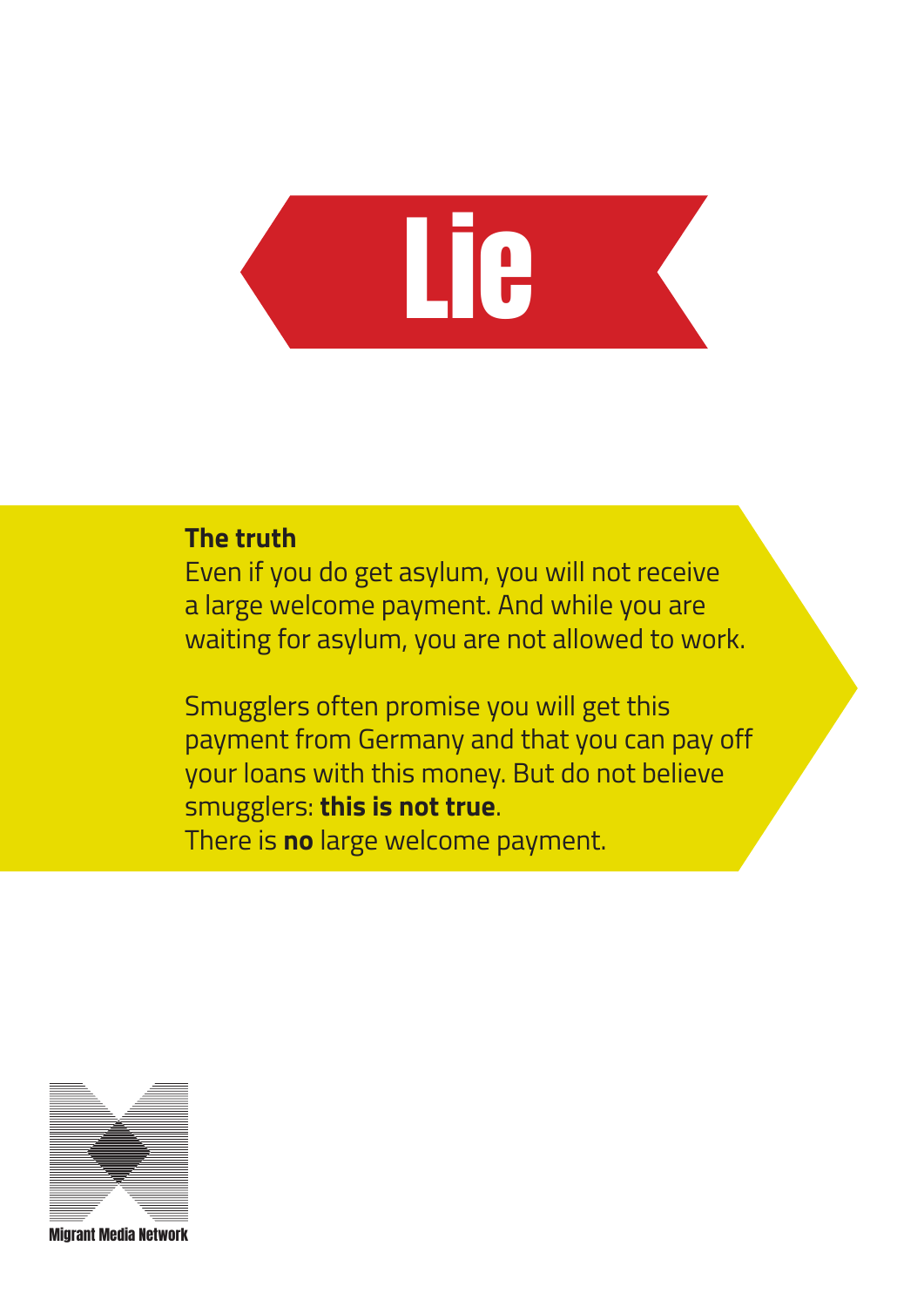## Truth or Lie ? **It is hard to find a job in Germany.**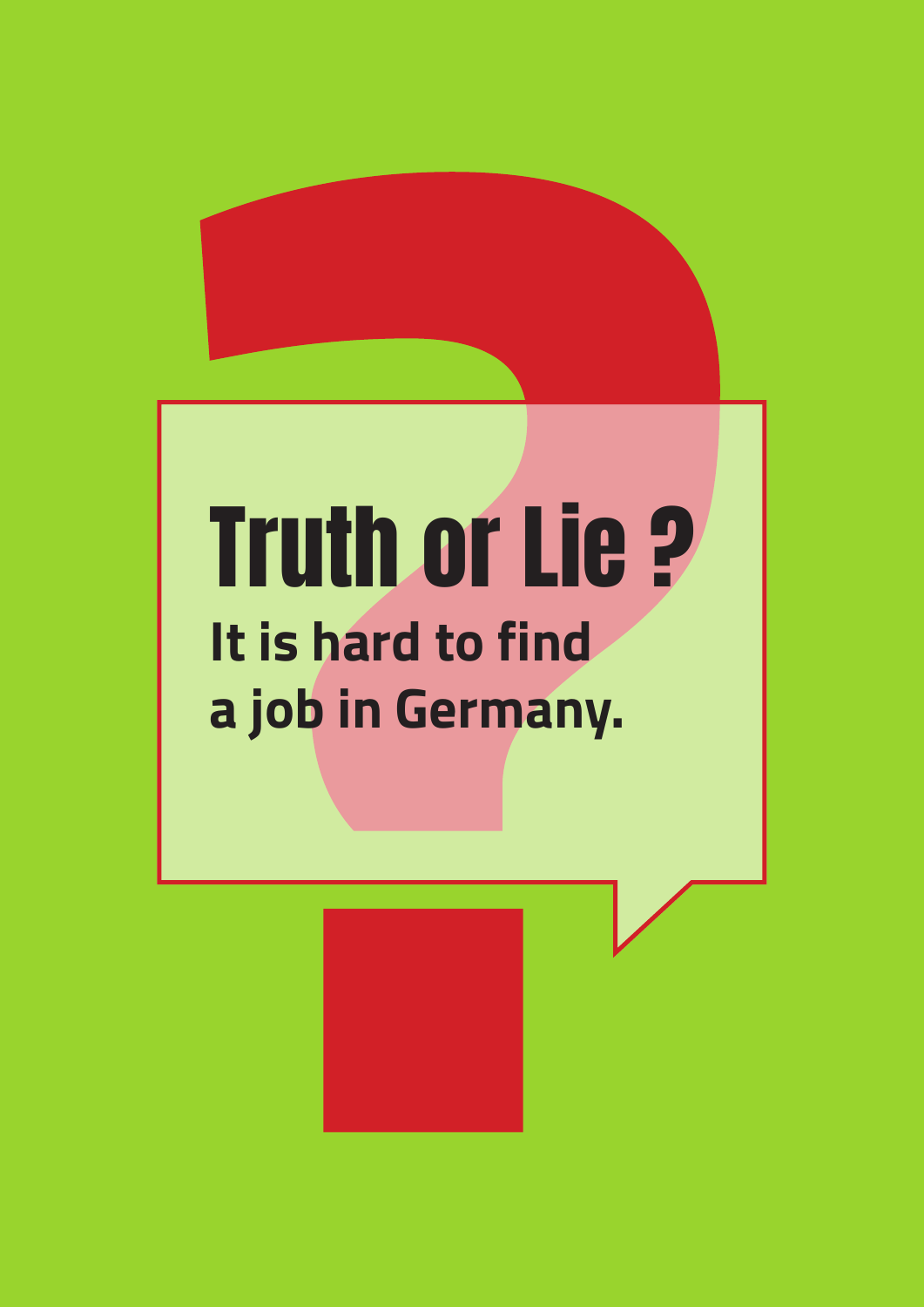## **Truth**

Finding a job in Germany takes time and is hard, since Germany already has many skilled workers.

How hard it will be depends on your visa status, your level of education, and whether you speak German. Germany does **not** hire people without a valid visa. Many jobs in Germany require a high level of skill or education.

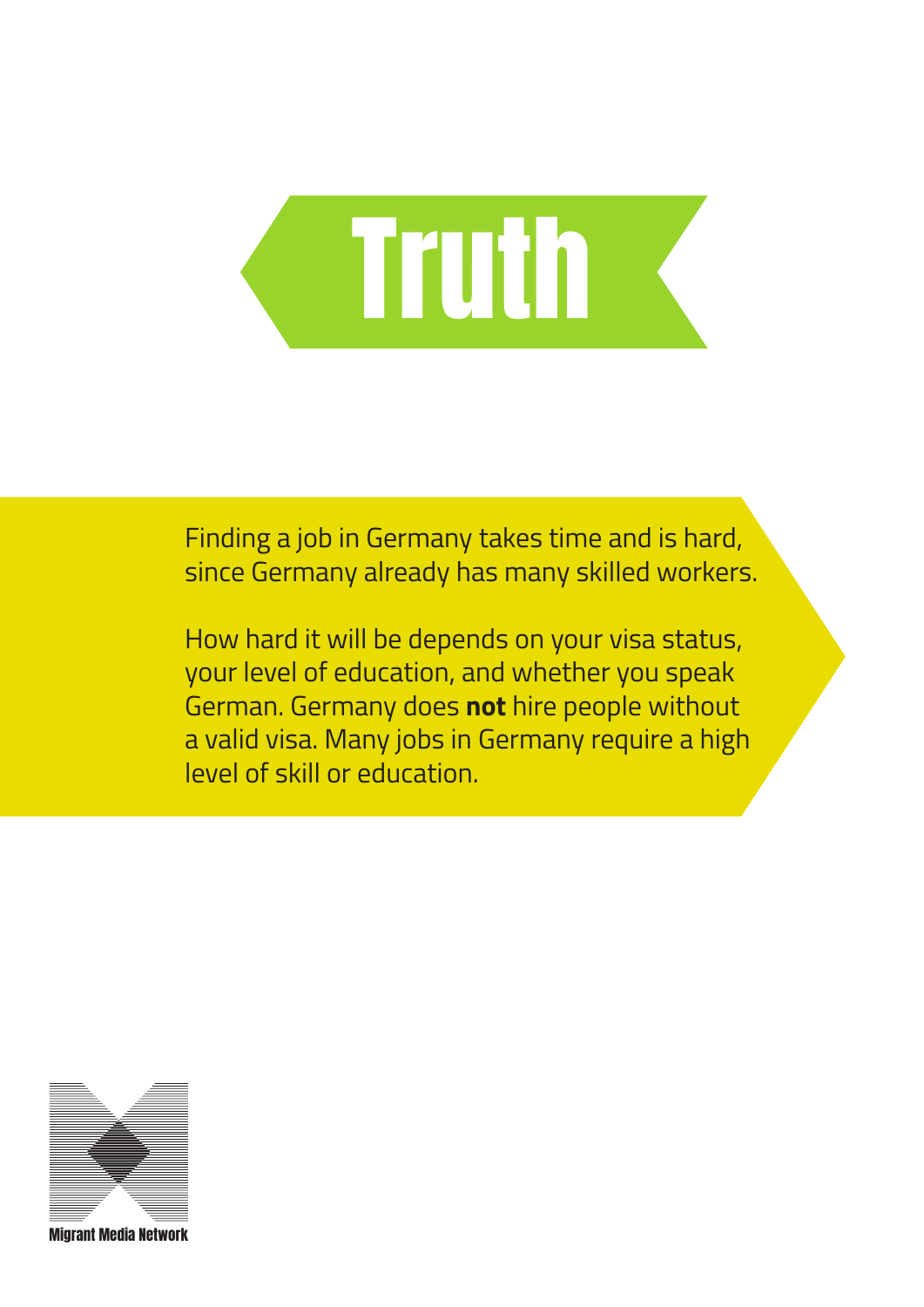## Truth or Lie ?

**Women who migrate irregularly to Europe can send for their families, who can then enter the country without problems.** 

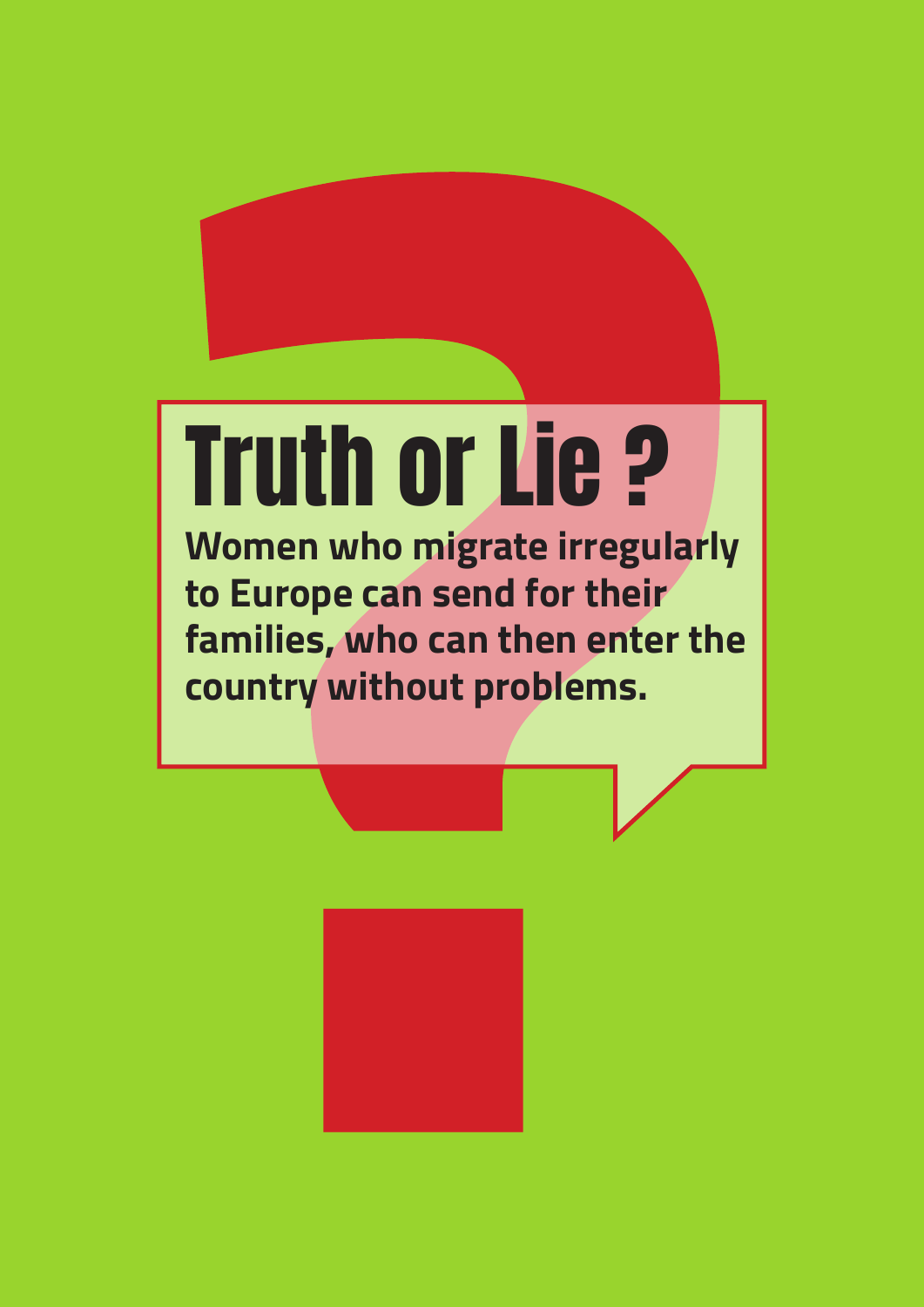

#### **The truth**

If you migrate irregularly, your family will not automatically have the right to enter the new country.

Additionally, you will not be able to travel back to see them and return - and so you may be separated for many years.

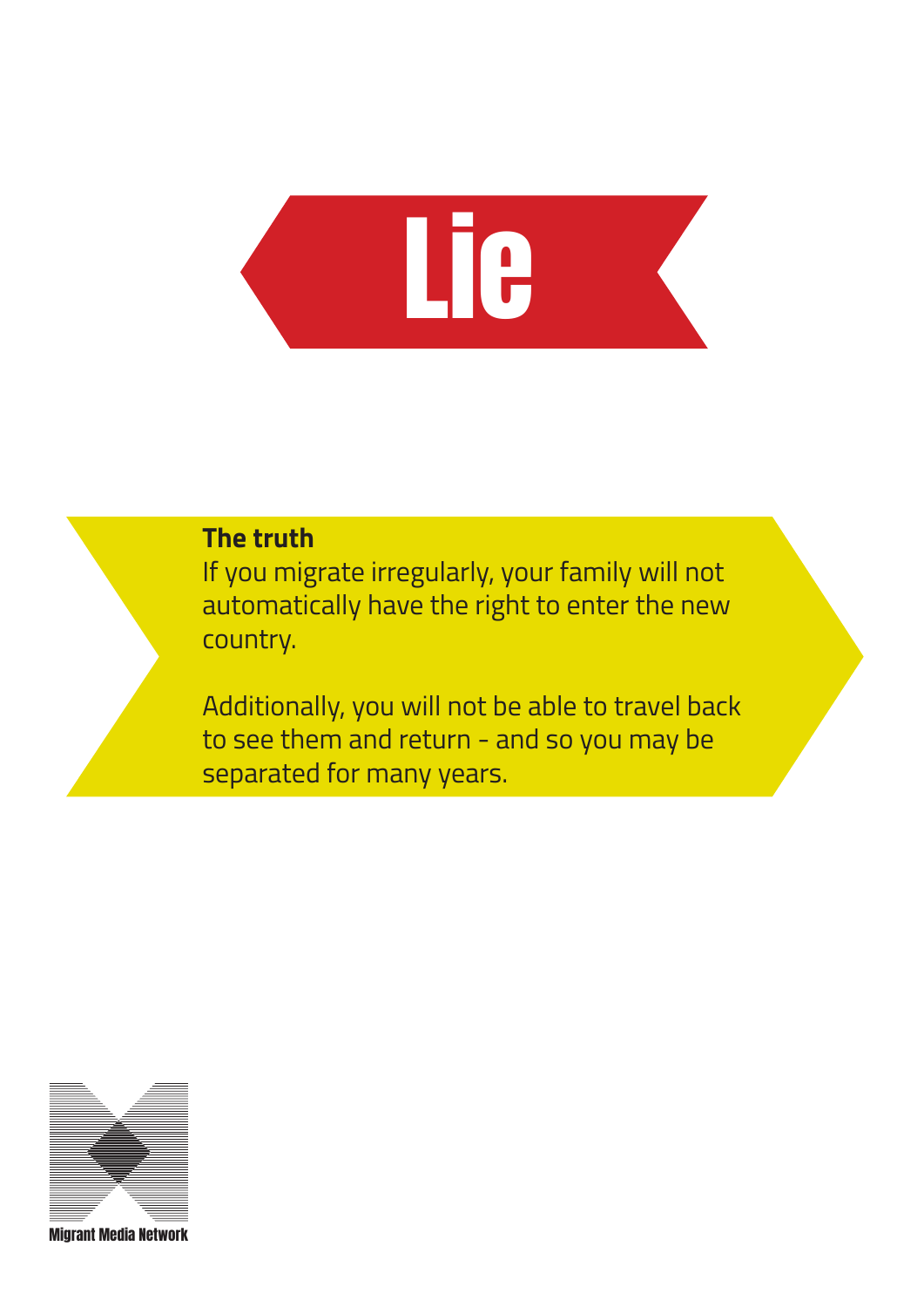### Truth or Lie ? **There are good jobs and educational opportunities to be found at home.**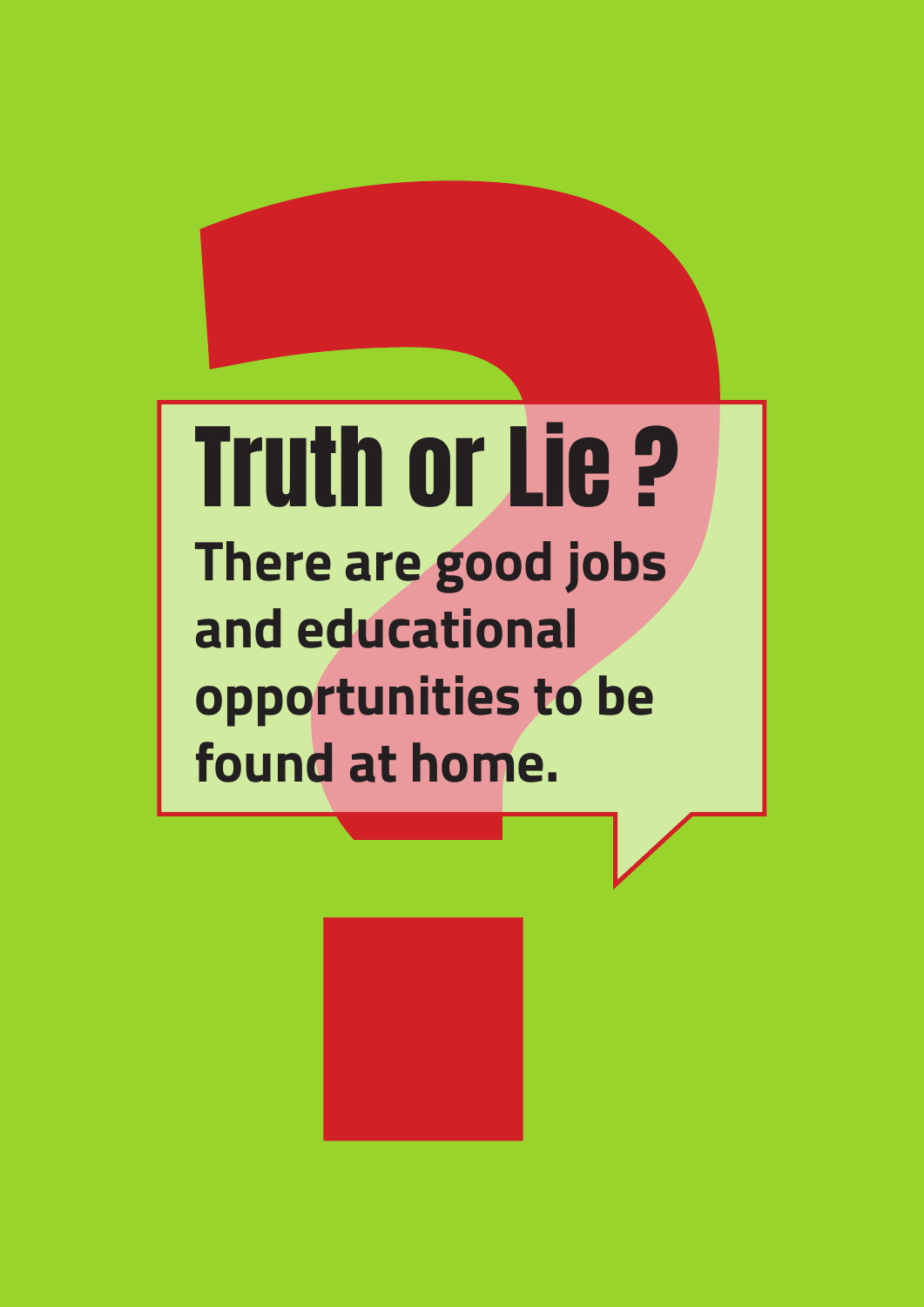

There are many opportunities to succeed and create a good life at home, through education, training, entrepreneurship, or employment. Succeeding at home is also made easier because you already speak the language(s) and understand the culture.

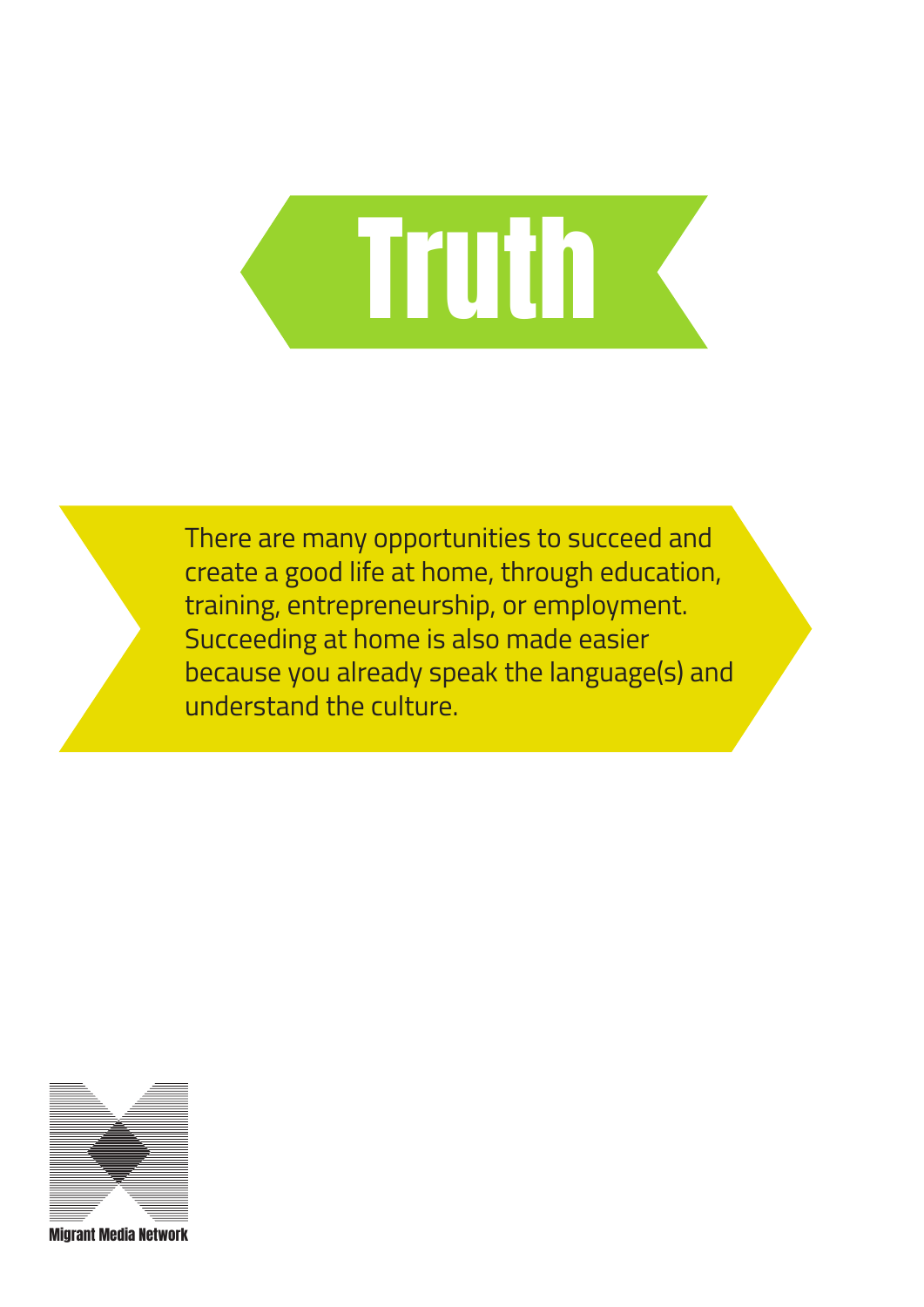### Truth or Lie ? **There are organizations and agencies at home that can help you find a job.**

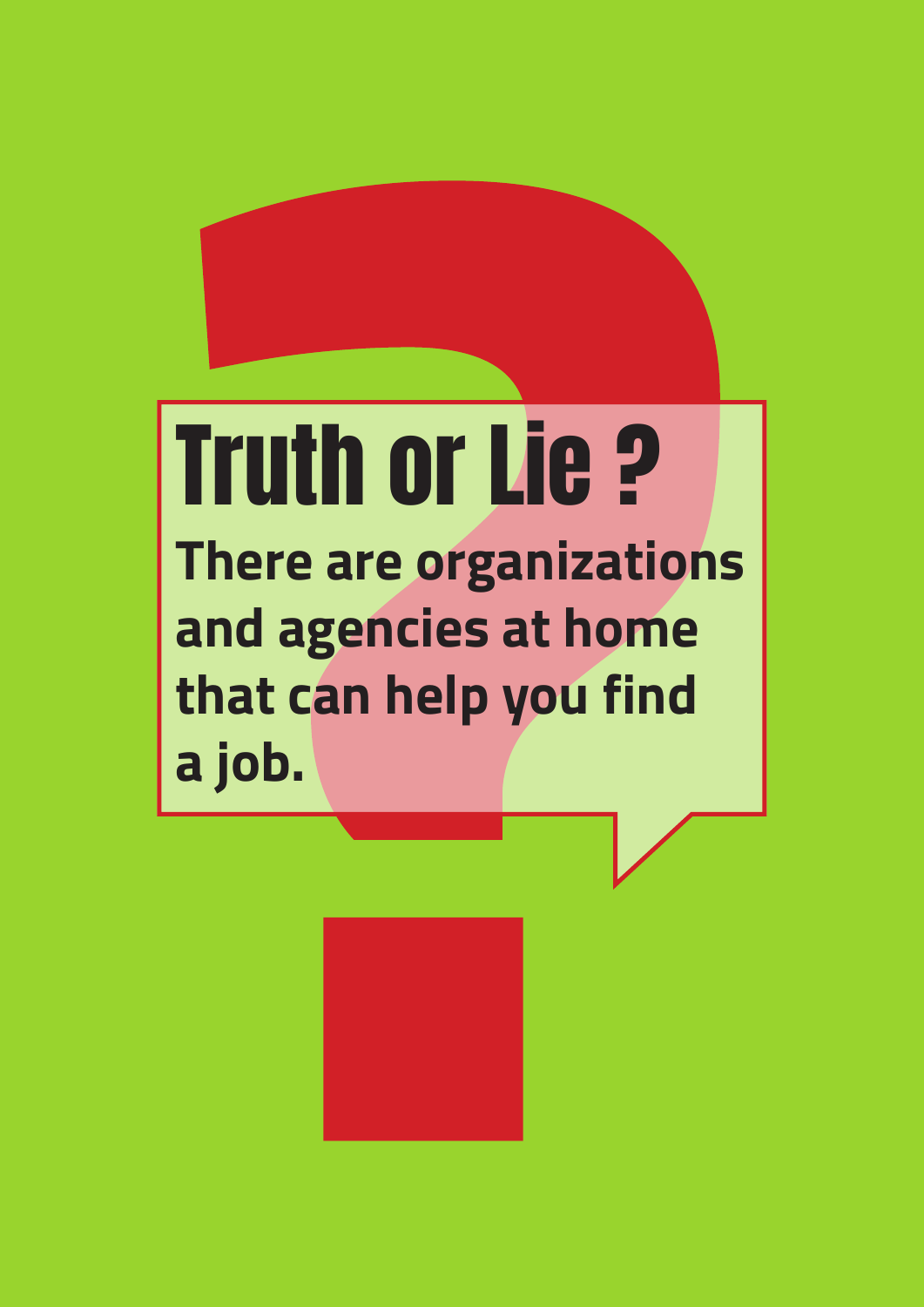

There are many agencies and organizations that can help you find a vocational training program, mentor you, or help you find a good job at home. The Smart Migration Guide lists some resources in Chapter 8.

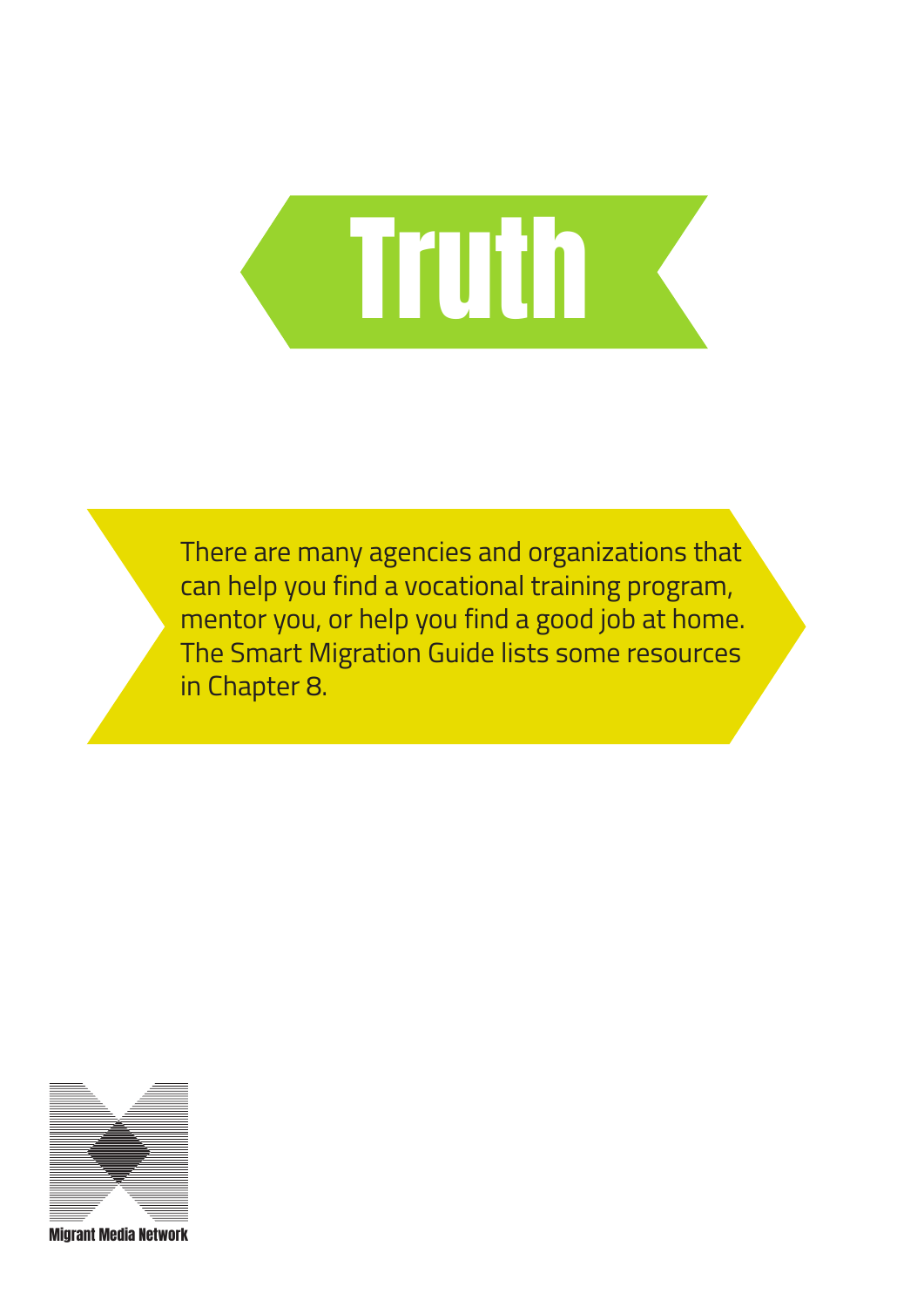### Truth or Lie ? **Life in Germany is easy. Everyone has a job and a home.**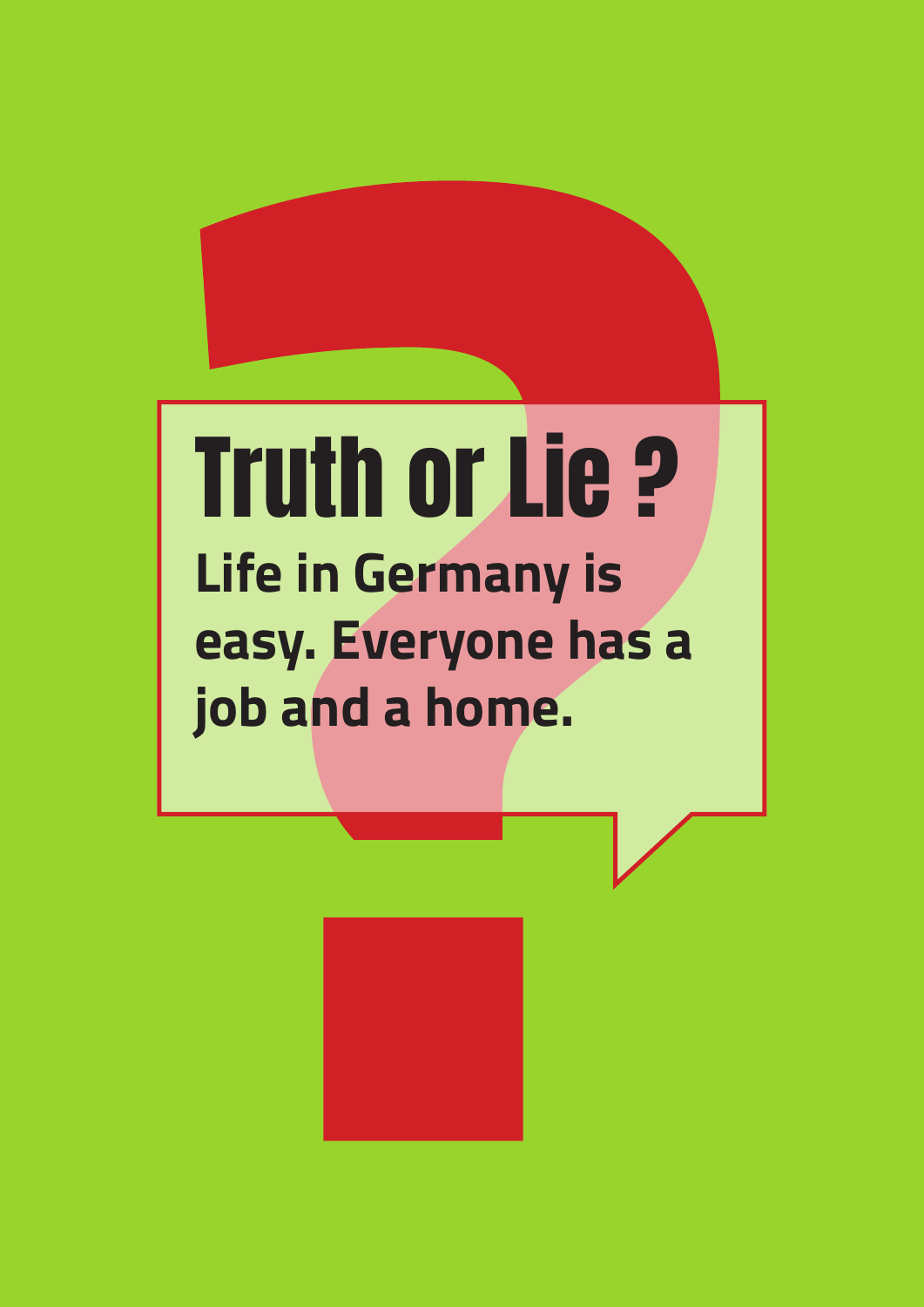# Lie

### **The Truth**

Life in Germany is not always easy. Germany is a well-off country. But just like in all countries, there are rich people and there are poor people. Germany's poor also struggle to pay their bills and to have enough money for food, shelter, and clothing.

Germany has unemployment and there are homeless people who live on the streets.

Life can be easy in Germany, but it is not easy for everyone.

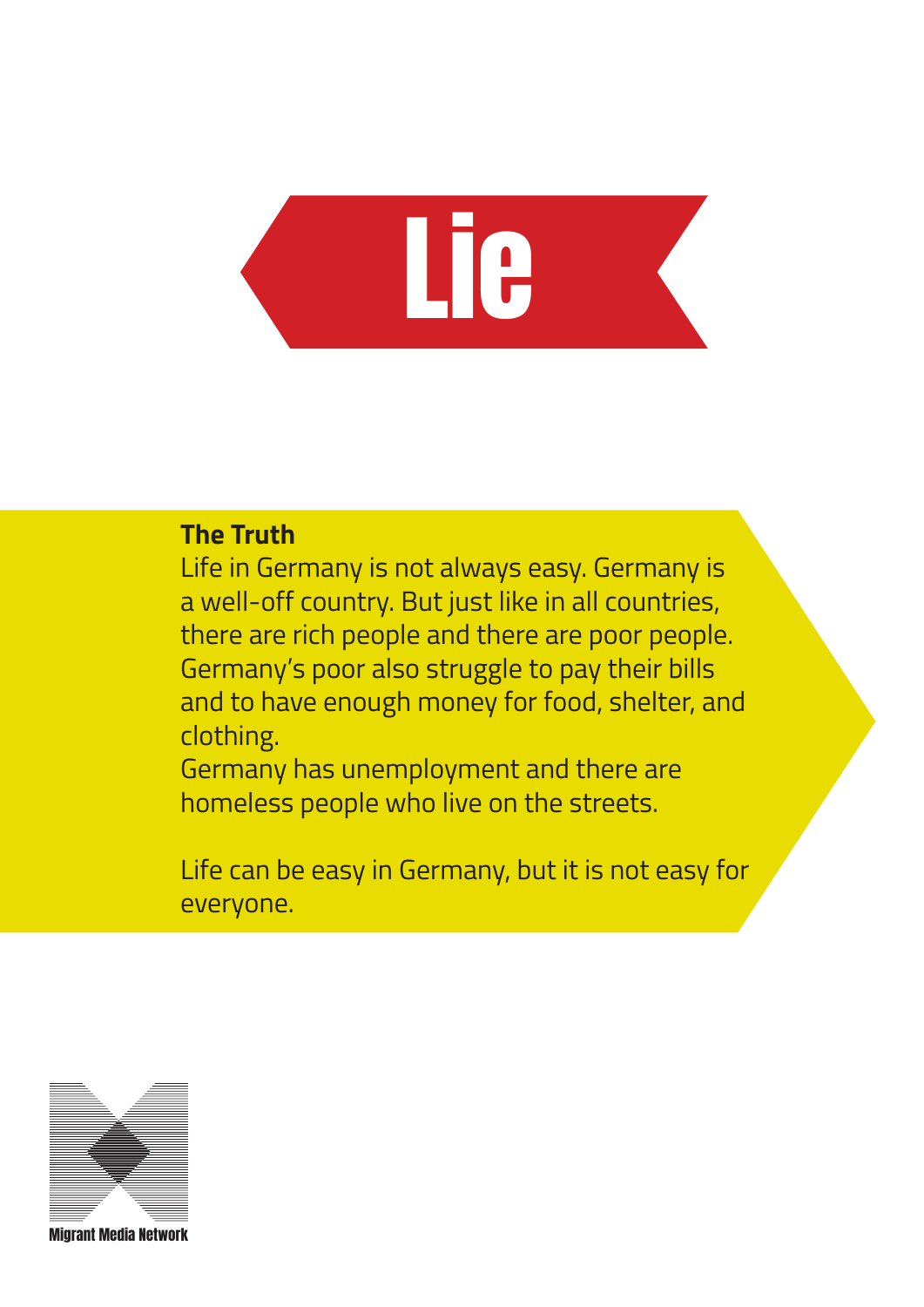## Truth or Lie ?

**Smugglers and human traffickers use social media to post dangerous migration offers.**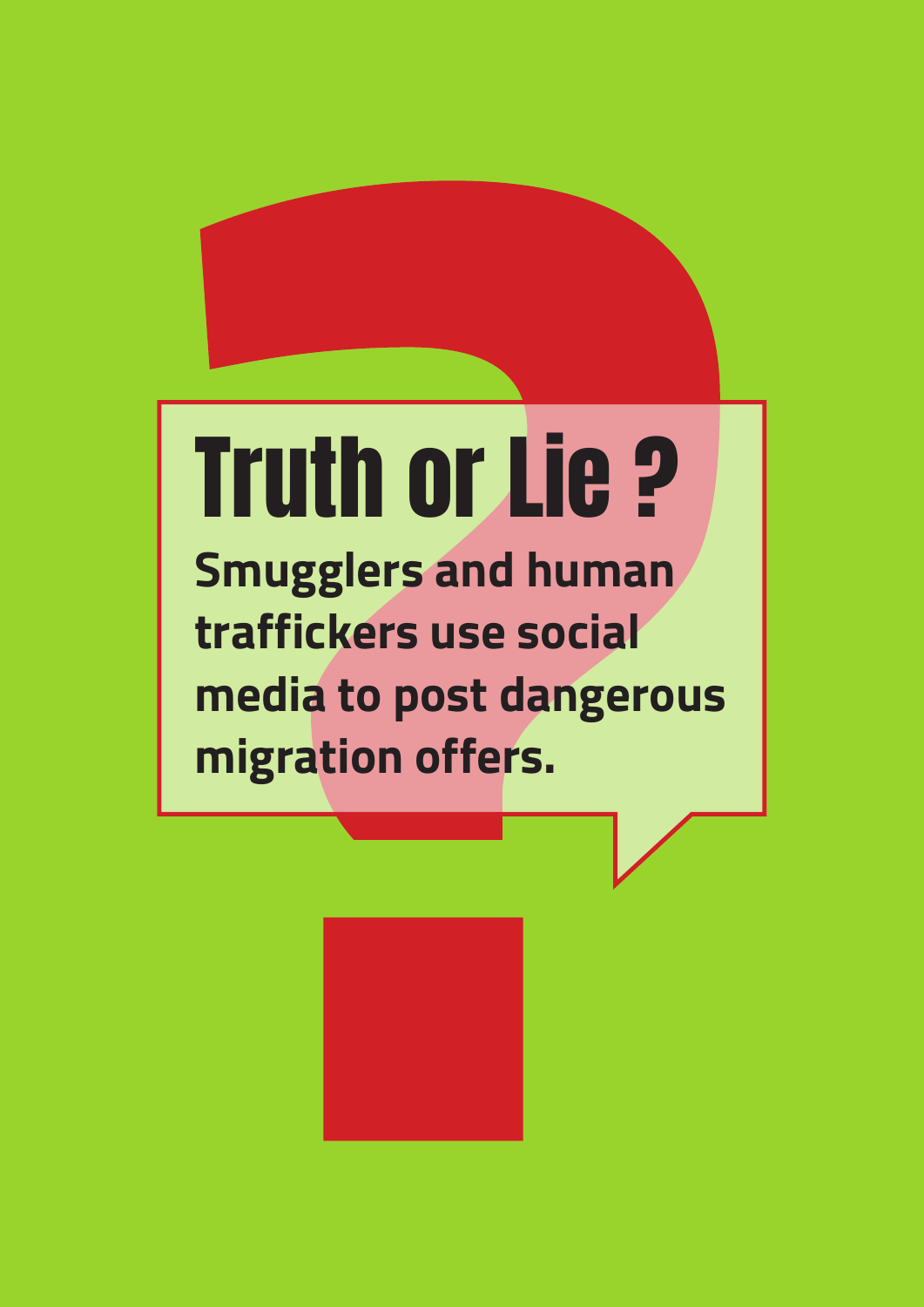

Many smugglers and human traffickers use social media to find victims. They promise them safe journeys to Europe in exchange for money. But these offers are dangerous and based on lies. Smugglers and traffickers are criminals. They only care about money, not people.

Nobody on social media can promise you a safe backdoor migration experience.



Irant Media Networ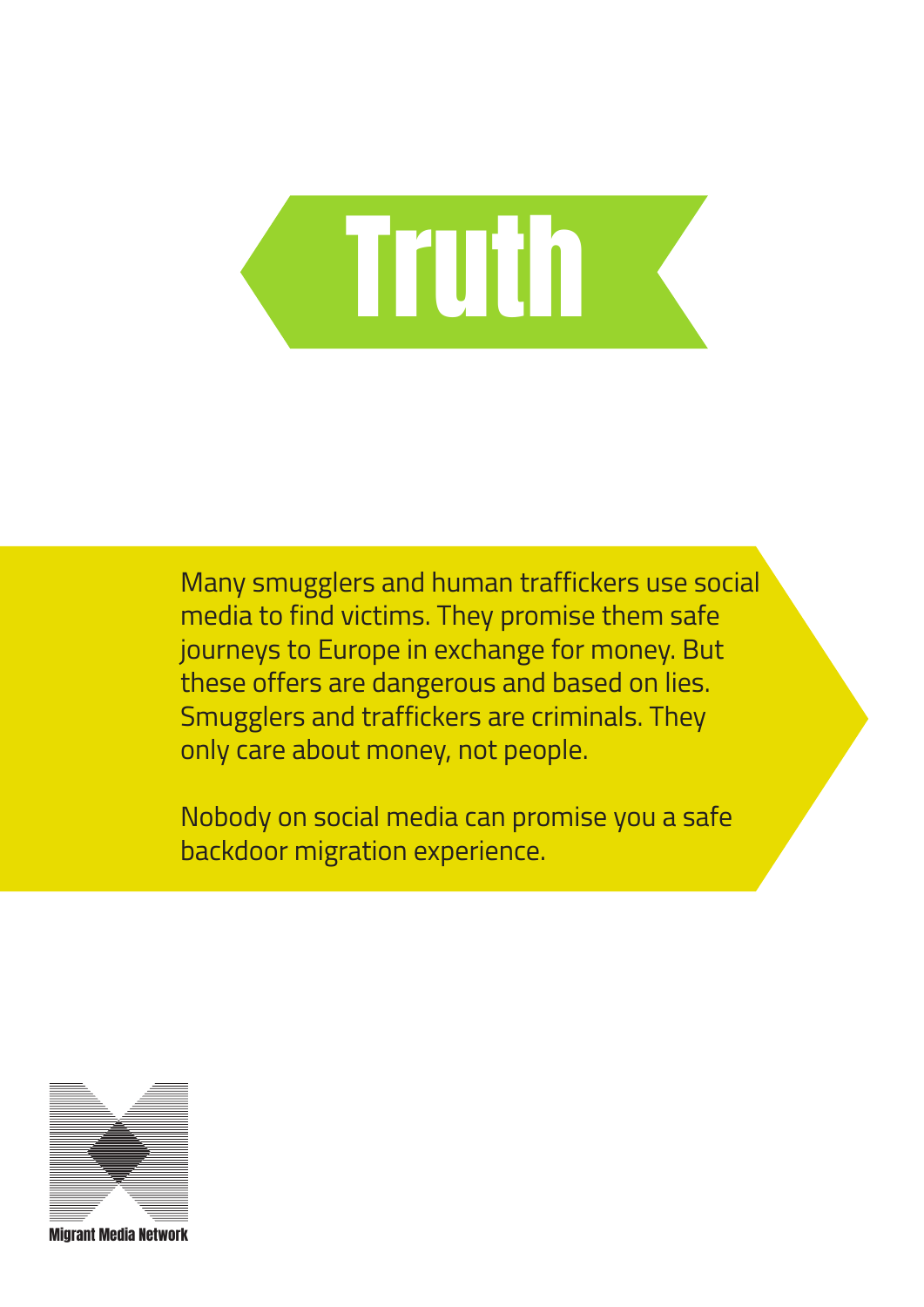### Truth or Lie ? **You need a passport to travel to Europe.**

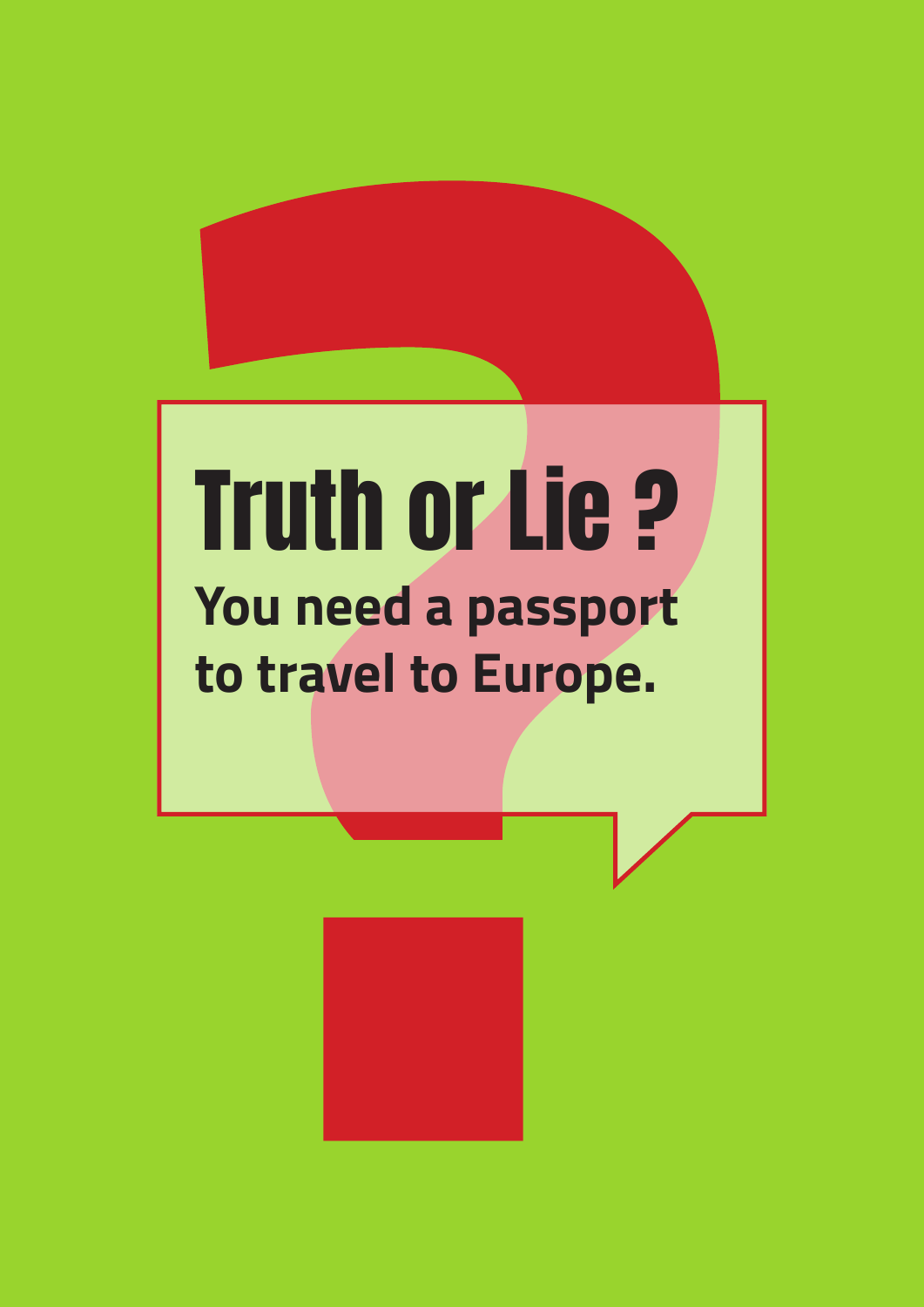

You need a valid passport to legally travel to Europe. Additionally, you will need to apply for a visa before leaving your home country. Only with these two documents are you legally allowed to travel to Europe.

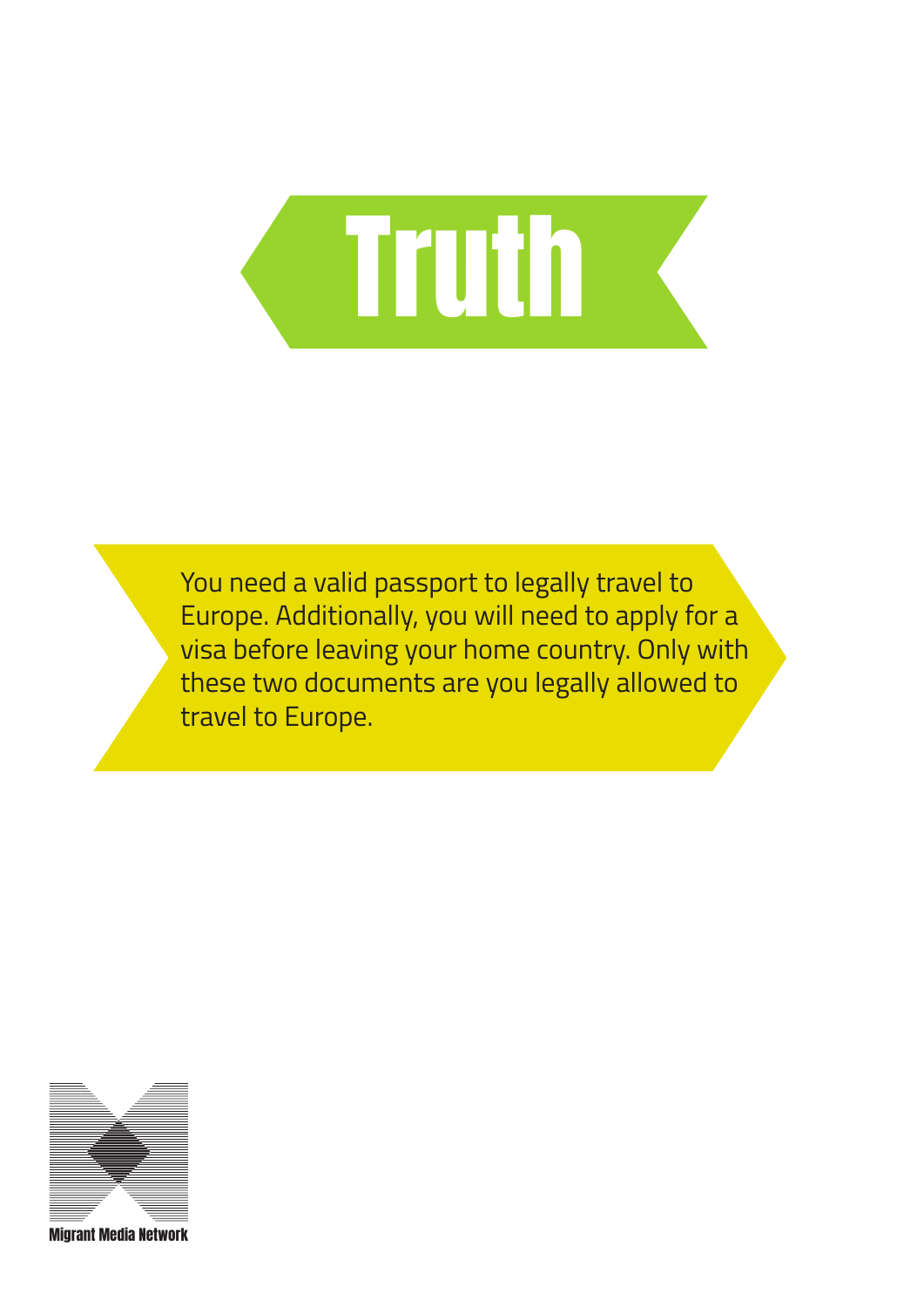### Truth or Lie ? **It is hard to get asylum in Germany.**

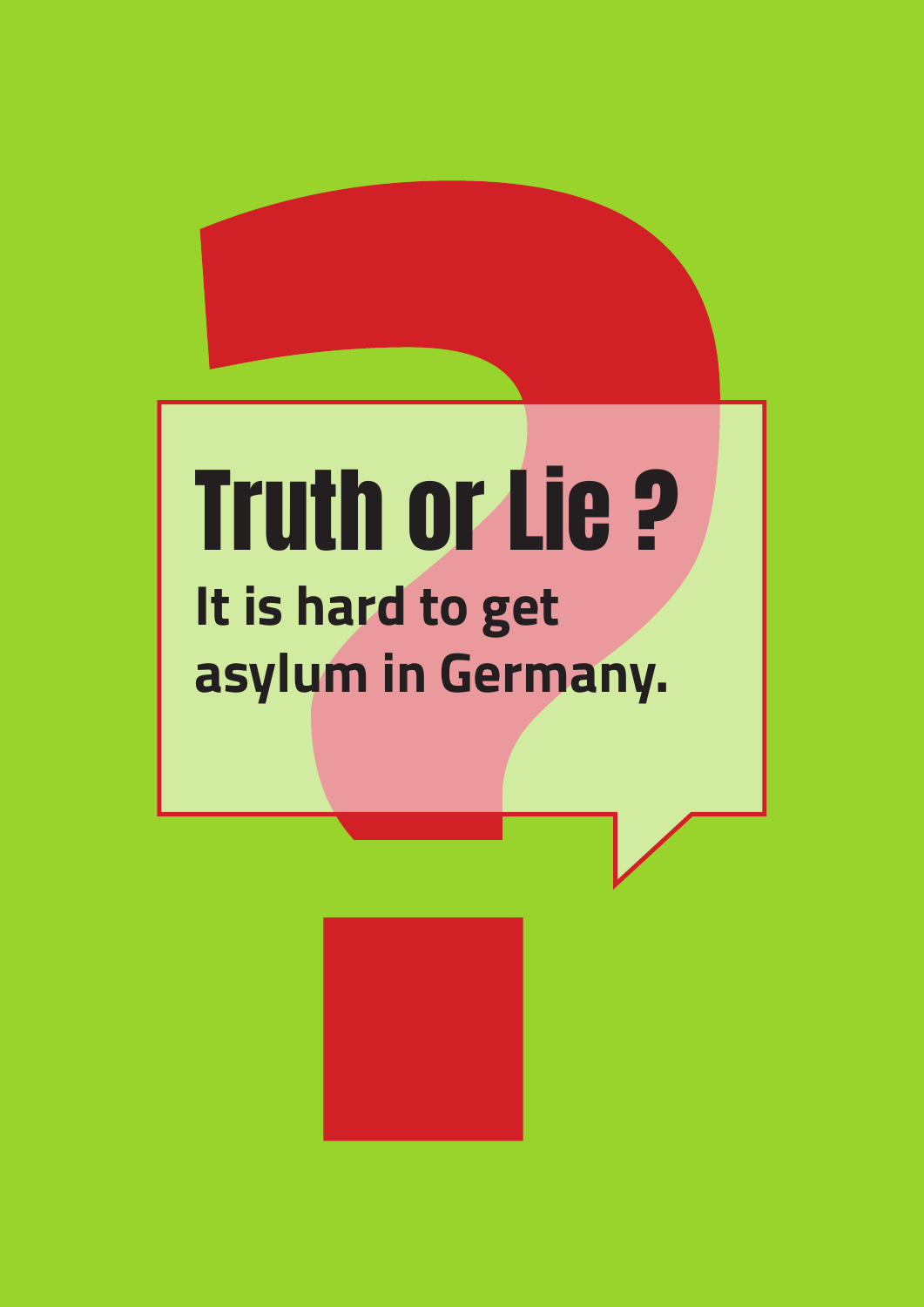## **Truth**

How does Germany decide who is given asylum?

It is based on your country of origin. Germany has a law that helps decide who gets asylum and who cannot get it.

The law has a list of "safe countries" These are countries in which Germany thinks it is safe to live: the government functions and people are free from torture. Ghana and The Gambia are both considered safe countries.

Because of this, it is very rare for people from these countries to get asylum.



Irant Media Networ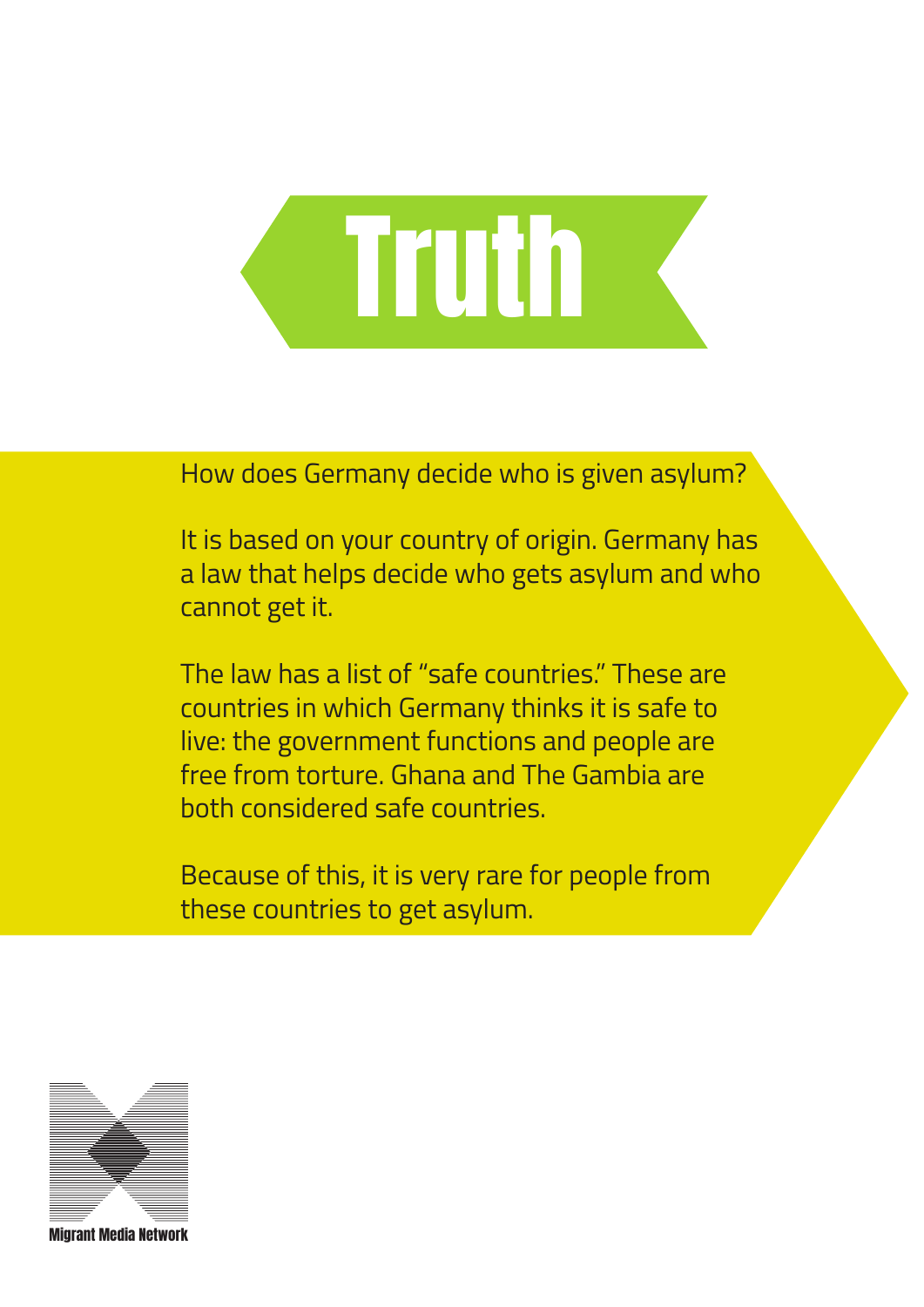### Truth or Lie ? **It takes a long time to get asylum in Germany.**